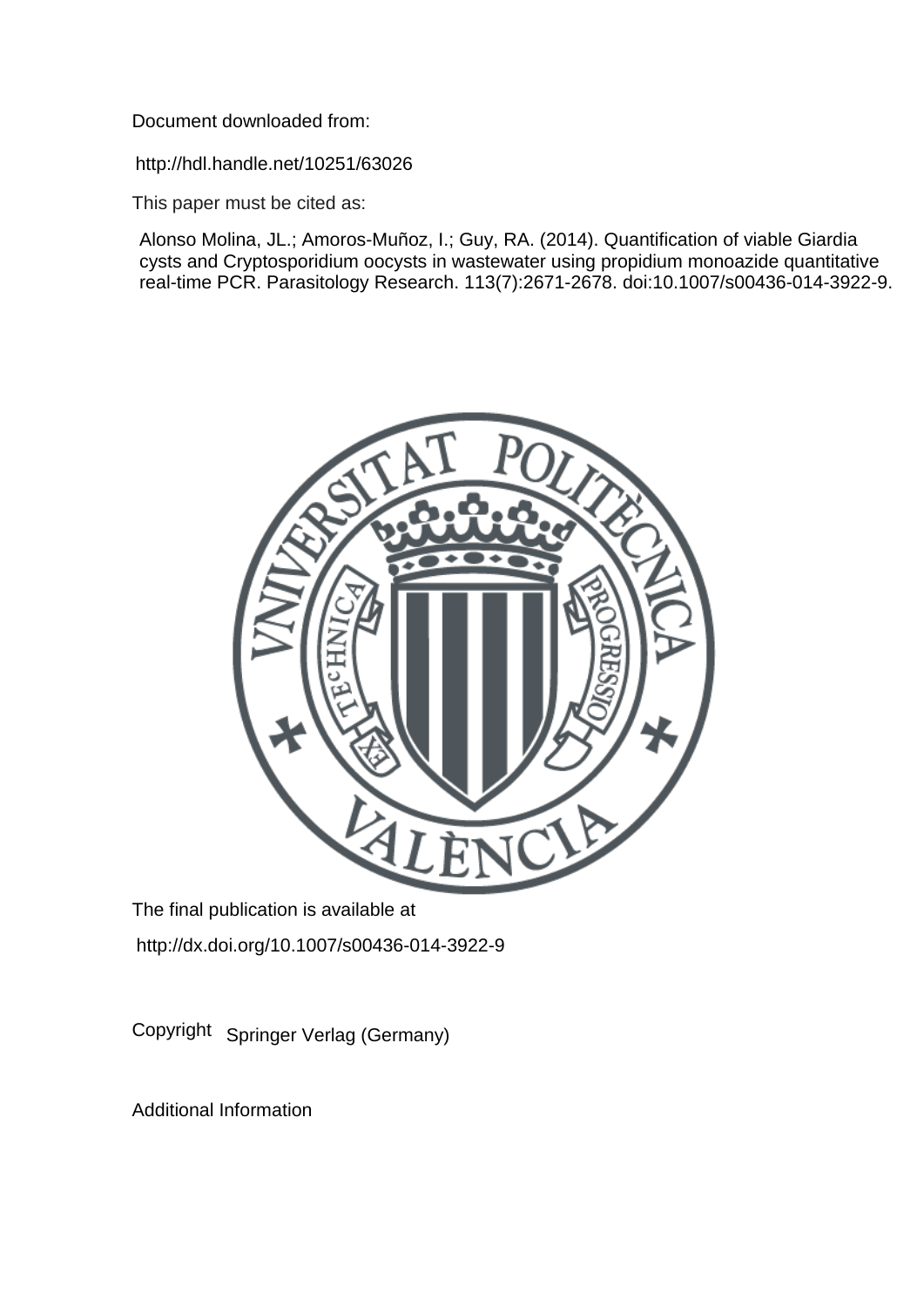| 1<br>$\boldsymbol{2}$                                                | $\mathbf{1}$   | Quantification of viable Giardia cysts and Cryptosporidium oocysts in wastewater using                   |
|----------------------------------------------------------------------|----------------|----------------------------------------------------------------------------------------------------------|
| $\frac{3}{4}$                                                        | $\overline{2}$ | propidium monoazide quantitative real-time PCR                                                           |
| 5<br>6<br>$\overline{7}$<br>8                                        | 3              |                                                                                                          |
| 9<br>10<br>11<br>12                                                  | $\overline{4}$ | José L. Alonso <sup>a,*</sup> , Inmaculada Amorós <sup>a</sup> , and Rebecca A. Guy <sup>b</sup>         |
| 13<br>14<br>15<br>16                                                 | 5              |                                                                                                          |
| 17<br>18                                                             | 6              | <sup>a</sup> Instituto Universitario de Ingeniería del Agua y Medio Ambiente, Universitat Politècnica de |
| 19<br>20<br>21<br>22                                                 | $\tau$         | València, Camino de Vera s/n, 46022 Valencia, Spain                                                      |
| 23<br>24                                                             | 8              | <sup>b</sup> Public Health Agency of Canada, 3400 Boulevard Casavant Ouest, St. Hyacinthe, QC,           |
| 25<br>26<br>27                                                       | 9              | Canada, J2S 8E3                                                                                          |
| 28<br>29<br>30<br>31                                                 | 10             |                                                                                                          |
| 32<br>33<br>34                                                       | 11             |                                                                                                          |
| 35<br>36<br>37<br>38                                                 | 12             | *Corresponding author: José L. Alonso                                                                    |
| 39<br>40<br>41                                                       | 13             | Instituto Universitario de Ingeniería del Agua y Medio Ambiente, Ciudad Politécnica de la                |
| 42<br>43                                                             | 14             | Innovación, Ed. 8G, Acceso D, Planta 2, Universitat Politècnica de València, Camino de Vera              |
| 44<br>45<br>46                                                       | 15             | s/n, 46022 Valencia, Spain. Tel.: +34 96 3877090; Fax: +34 96 3877090                                    |
| 47<br>48<br>49<br>50<br>51<br>52<br>53<br>54<br>55<br>56<br>57<br>58 | 16             | E-mail address: jalonso@ihdr.upv.es                                                                      |
| 59<br>60                                                             |                |                                                                                                          |
| 61<br>62<br>63                                                       |                | $\mathbf{1}$                                                                                             |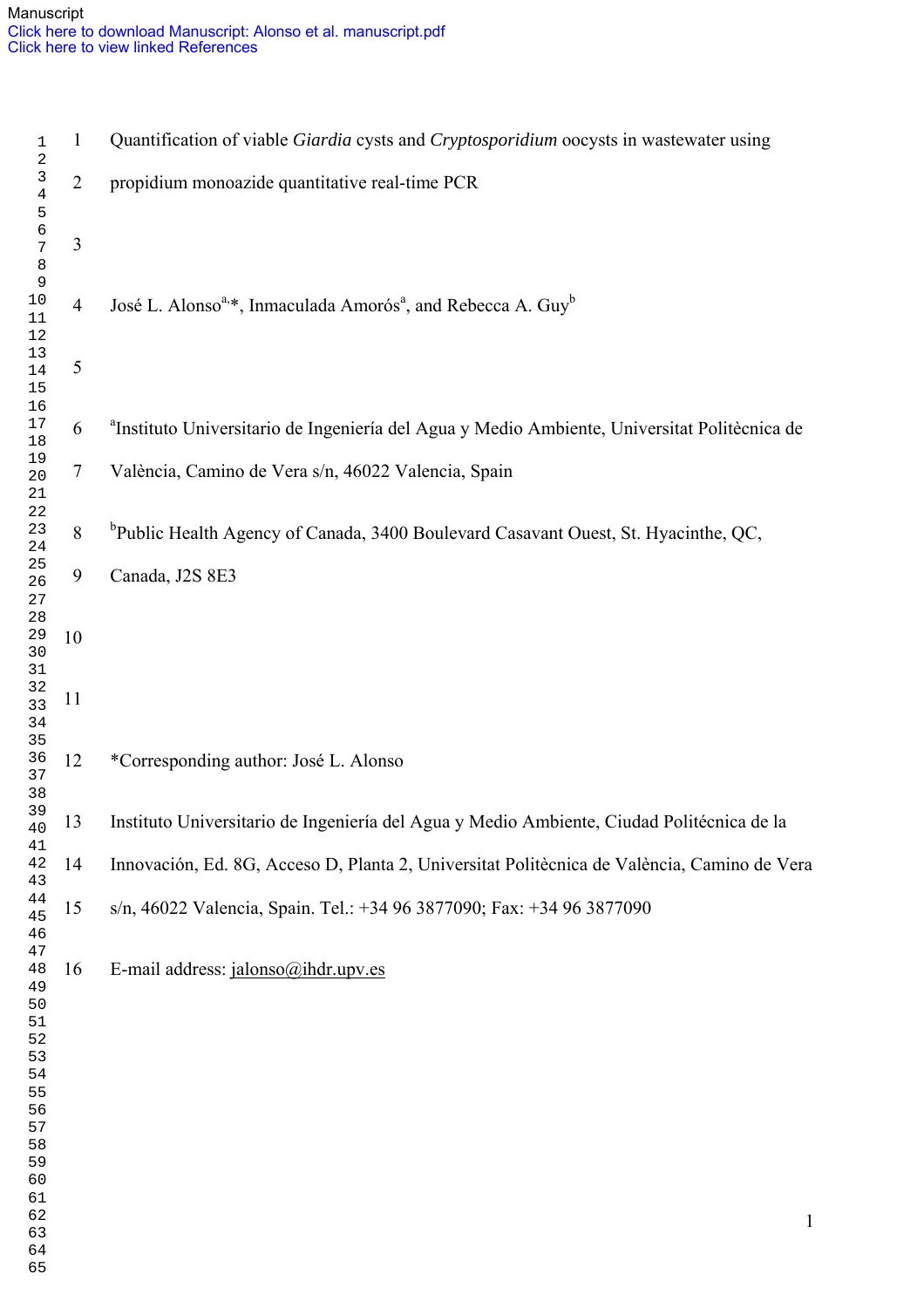# **Abstract**

| 3                | The quantification of viable Giardia cysts and Cryptosporidium oocysts in wastewater               |
|------------------|----------------------------------------------------------------------------------------------------|
| $\overline{4}$   | with a quantitative real-time PCR incorporating pretreatment of the samples with propidium         |
| 5                | monoazide (PMA) was evaluated. The reduction in Giardia duodenalis cysts detected was              |
| 6                | 83.2%, 89.9%, 98.2%, or 97% with PMA–qPCR assays amplifying β-giardin (75-bp),                     |
| $\tau$           | triosephosphate isomerase (77-bp), glutamate dehydrogenase (133-bp), or $\beta$ -giardin (143-bp)  |
| $8\,$            | genes, respectively. When qPCR assays that produced larger amplicons were used, the                |
| $\boldsymbol{9}$ | exclusion of dead cysts was more effective. The PMA treatment of <i>Cryptosporidium</i> oocysts    |
| 10               | plus/minus heat treatment abolished the fluorescent signal for dead oocysts with PMA-qPCR          |
| 11               | assay amplifying C. parvum (150-bp) oocyst wall protein $(COWP)$ gene. The PMA-qPCR                |
| 12               | 143-bp β-giardin assay for <i>Giardia</i> and the PMA-qPCR 150-bp COWP assay for                   |
| 13               | Cryptosporidium failed to detect dead oo(cysts) when PBS and tertiary effluent wastewater          |
| 14               | were spiked with concentrations of $10^3$ or $10^2$ dead oo(cysts), respectively. Therefore, these |
| 15               | assays are suitable for the detection of viable parasites that are typically present in tertiary   |
| 16               | wastewater effluents at concentrations of $\leq 10^3$ oo(cysts)/l.                                 |
| 17               |                                                                                                    |
| 18               |                                                                                                    |
| 19               |                                                                                                    |
| 20               |                                                                                                    |

**Keywords** *Cryptosporidium*, *Giardia*, PMA, qPCR, wastewater, viable, oocyst, cyst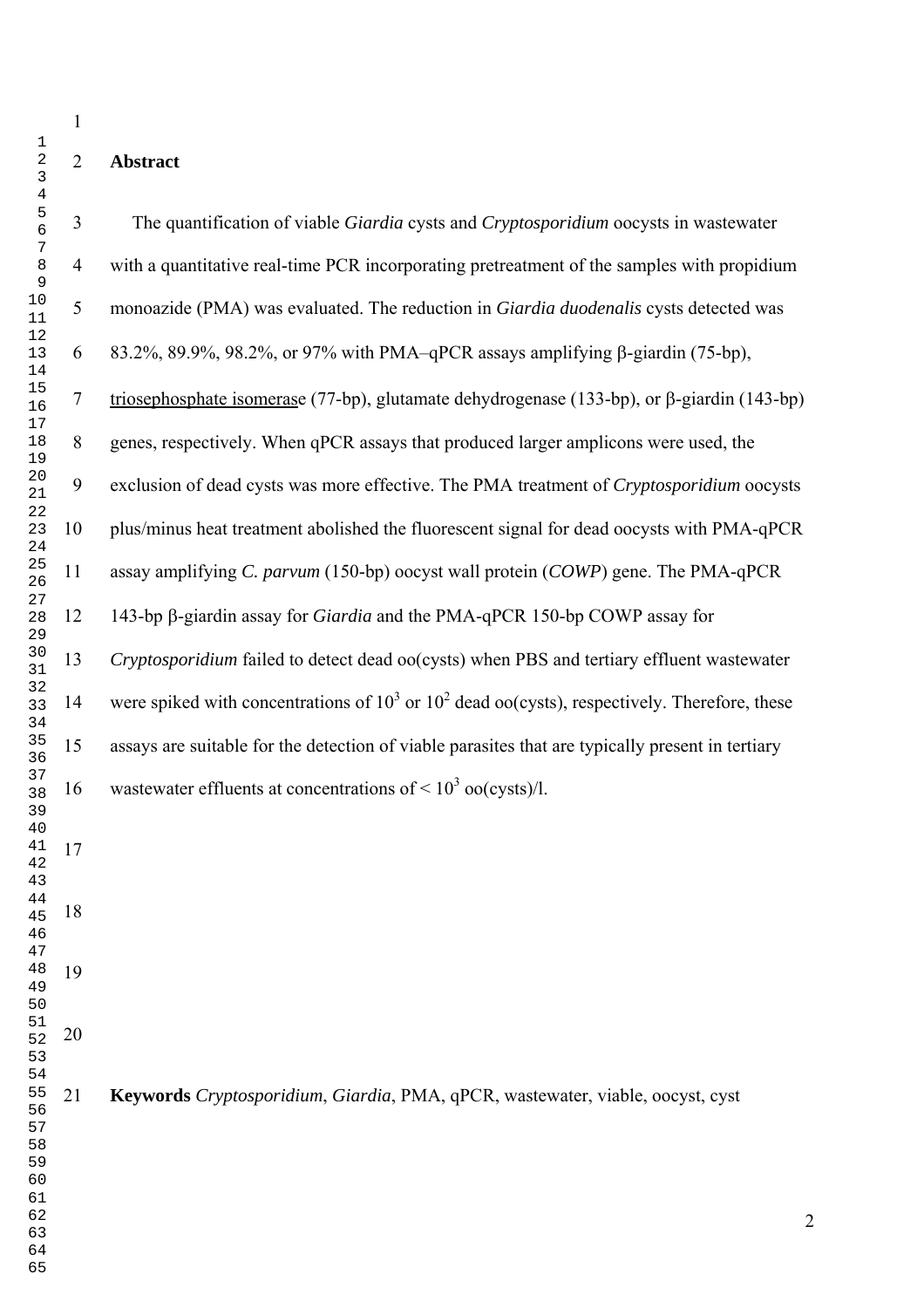### **Introduction**

*Giardia duodenalis* and *Cryptosporidium* are common food- and water-borne protozoa that 3 affect humans and a wide range of domestic and wild animals (Fayer 2004). These parasites 4 are among the major causal agents of diarrheal disease in humans and animals world-wide, 5 and can even potentially shorten the lifespans of immunocompromised hosts (Reynolds et al. 6 2008). *Cryptosporidium* oocysts and *Giardia* cysts derived from contaminated feces flowing 7 into wastewater treatment systems are often found in the raw wastewater of wastewater 8 treatment plants in some regions of the world (Cacciò et al. 2003; Alonso et al. 2011; Liu et 9 al. 2011; Guy et al. 2003; Sulaiman et al. 2004).

10 The introduction of molecular techniques, particularly those based on the amplification of 11 nucleic acids, has provided researchers with highly sensitive and specific assays for the 12 detection and quantification of protozoans. One very effective molecular tool is quantitative 13 PCR (qPCR), but a serious limitation of the technique is that it cannot discriminate between 14 viable and nonviable protozoa (Fittipaldi et al. 2011). To overcome this problem, qPCR has 15 been combined with propidium monoazide (PMA) or ethidium monoazide treatment to 16 effectively distinguish between viable and nonviable bacteria (Nocker et al. 2006; Guy et al. 17 2006; Agusti et al. 2010), protozoa (Fittipaldi et al. 2011), viruses (Fittipaldi et al. 2010), and 18 fungi (Vesper et al. 2008). PMA is a chemically modified version of propidium iodide, with 19 an azide group added to the phenanthridine ring, allowing its chemical cross-linkage to 20 organic molecules during short exposure to bright visible light (Nocker et al. 2006). The 21 photolysis of PMA converts the azide group into a highly reactive nitrene radical, which can 22 react with any organic molecule in its proximity, including DNA. In this bound state, the 23 DNA cannot be amplified by PCR (Nocker and Camper 2009). The photoactivation of PMA 24 is a key factor in the successful application of PMA–qPCR, but although this technique has 25 been used in multiple studies, there has been little standardization of the photoactivation step.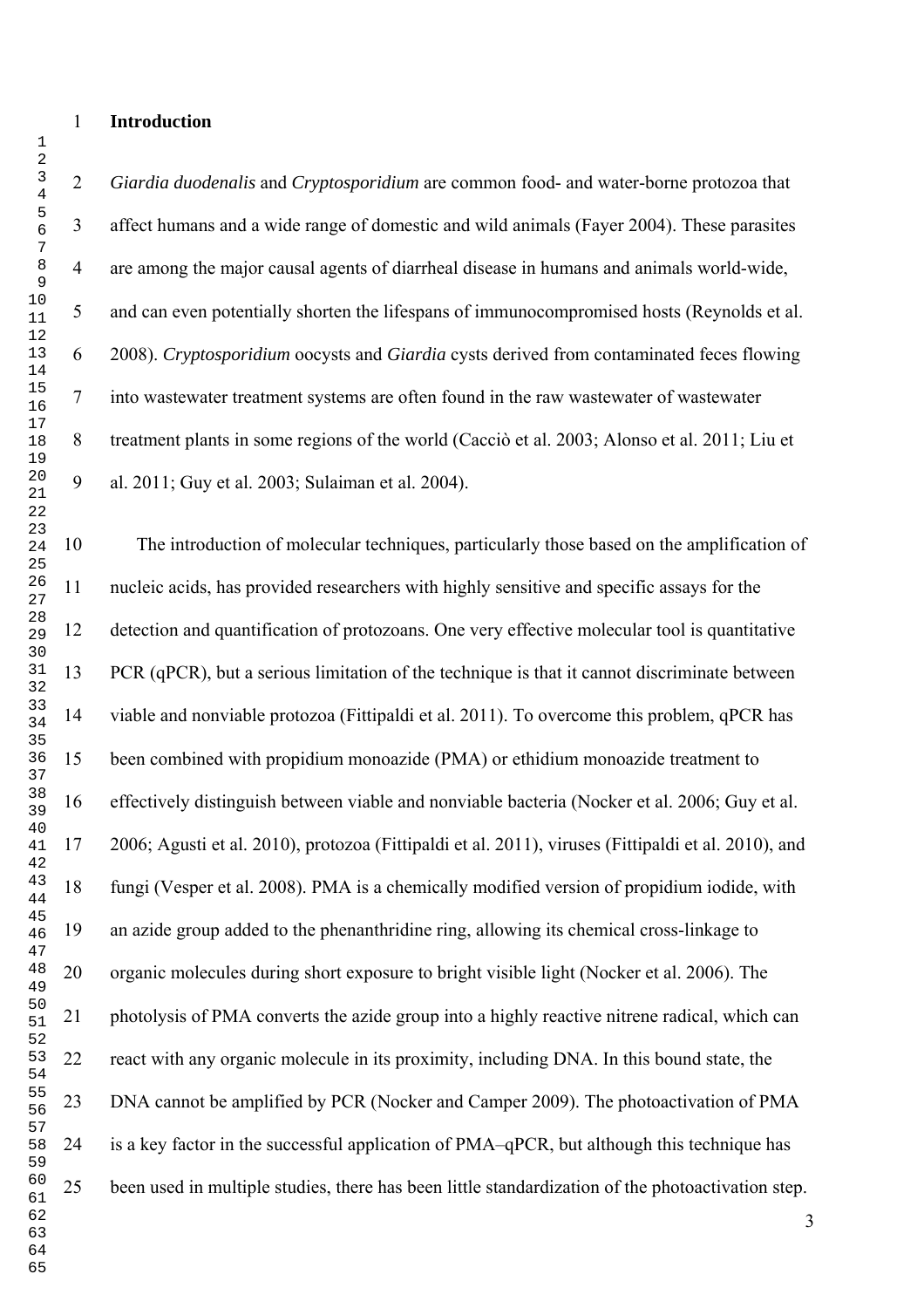1 Until now, many studies have used high-power halogen lamps (500–750 W) for this 2 photoactivation. However, with these lamps, the samples must be placed on ice to prevent 3 heating and the loss of sample, and positioned at a distance of 20–30 cm to separate the 4 sample from the light source (Nocker and Camper 2009). A dedicated device to photoactivate 5 PMA was recently developed using light-emitting diode **(**LED) technology (Fittipaldi et al. 6 2012). With this device, sample overheating is avoided, so possible damage to the cell 7 membrane during photoactivation is reduced or eliminated, and the simplicity and efficiency 8 of the method is enhanced (Fittipaldi et al. 2012). Therefore, the use of LED lamps could be 9 an important step toward the standardization of the photoactivation step.

10 Only a handful of studies have used PMA–qPCR to quantify viable *Cryptosporidium* 11 oocysts and no study has yet quantified viable *Giardia* cysts. Brescia et al. (2009) 12 demonstrated the use of PMA before conventional PCR treatment (CryptoPMA–PCR) to 13 specifically detect and genotype viable *Cryptosporidium* oocysts. Liang and Keeley (2012) 14 evaluated the quantification of viable *C. parvum* oocysts in water when the *hsp*70 gene was 15 targeted with PMA–qPCR. High-power halogen lamps were used to photoactivate PMA in 16 these studies. Recently, Agulló-Barcelló et al. (2013) demonstrated the use of the LED device 17 to photoactivate PMA-treated *Cryptosporidium* oocysts for quantification, targeting the 18S 18 rRNA gene.

19 The aim of our study was to determine whether qPCR combined with PMA 20 photoactivation (PMA–qPCR) using the LED technology is a good alternative technique with 21 which to quantify viable *Giardia* cysts and *Cryptosporidium* oocysts in effluent wastewater 22 samples.

## **Material and methods**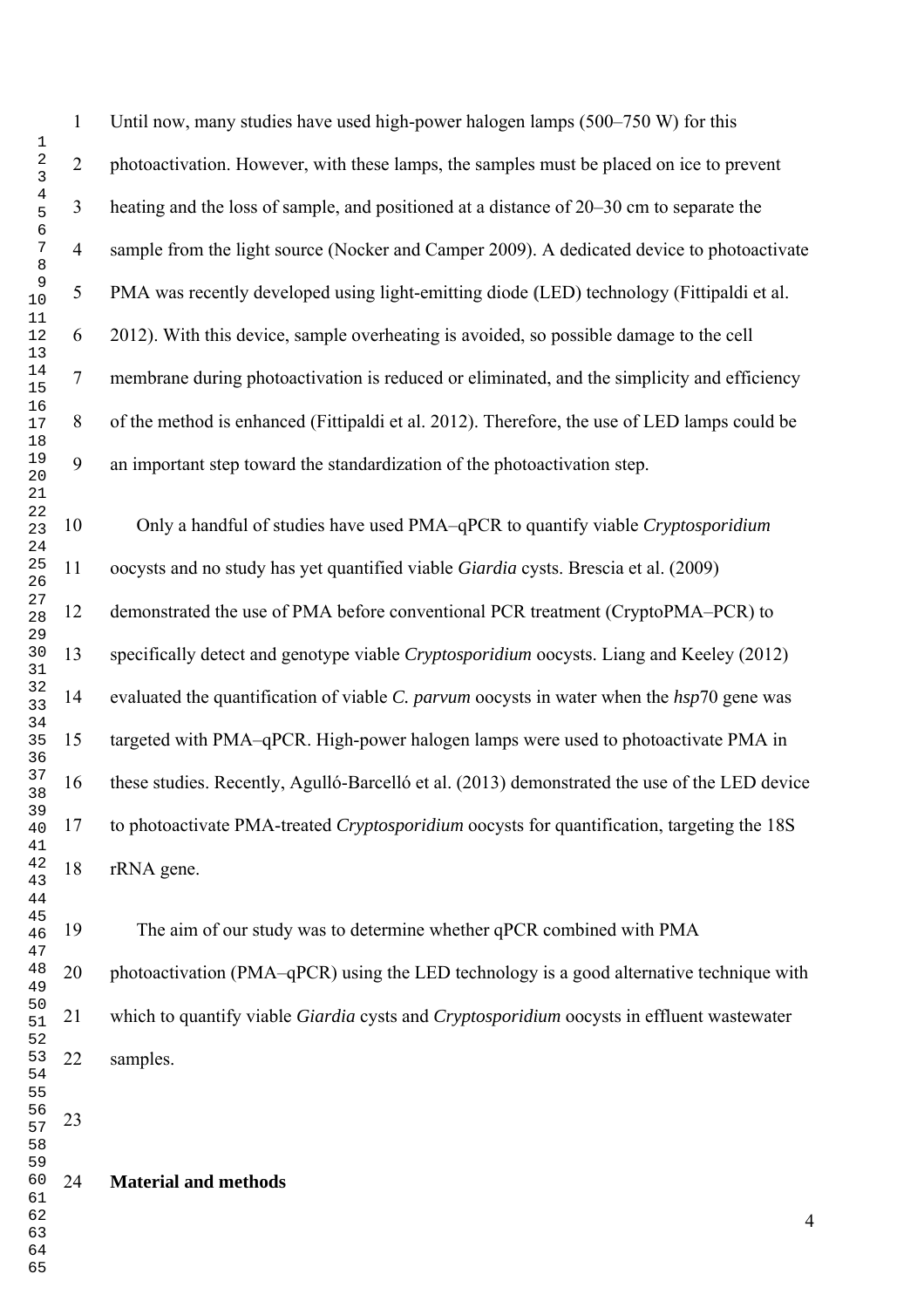### 2 Inactivation treatment

3 Viable *C. parvum* oocysts (Iowa isolate) and *G. duodenalis* (H3 isolate) cysts were obtained 4 from Waterborne (New Orleans, LA, USA). Following centrifugation at  $13,000 \times g$  for 1 min, 5 the (oo)cysts were resuspended in 100 µl of 0.1 M phosphate-buffered saline (PBS, pH 7.2). 6 The viable (oo)cyst suspensions were diluted to concentrations of approximately  $5x10^4$  live 7 (oo)cysts, and then heat-treated in a laboratory heat block at 70 °C for 30 min. Aliquots with 8 the same concentration of (oo)cysts, but without the inactivation treatment, were used as the 9 controls.

### 11 PMA treatment of viable and nonviable *Cryptosporidium* oocysts and *Giardia* cysts

12 Briefly, PMA (Biotium, Inc., Hayward, CA, USA) was dissolved in 20% dimethyl sulfoxide 13 (Sigma Aldrich) to create a stock concentration of 2 mM, aliquoted in 20 µl volumes, and 14 stored at −20 °C in the dark for no longer than 2 months. A volume of 5 µl of the 2 mM PMA 15 stock solution was rapidly added to microcentrifuge tubes containing approximately  $10^4$ ,  $10^3$ , 16 or  $10^2$  live or heat-treated oo(cysts) suspended in 61.6 µl of PBS, resulting in a final 17 concentration of 150 µM PMA. The resultant (oo)cyst suspensions were incubated for 5 min 18 at room temperature in the dark to allow the PMA to enter into the (oo)cysts with 19 compromised or damaged walls. The samples were then photoactivated for 15 min using a 20 LED light source ( $\lambda = 464-476$  nm, 60 W; PhAST Blue PhotoActivation System for Tubes, 21 GenIUL, Barcelona, Spain) before DNA extraction. After the oocysts were cross-linked by 22 photoinduction, they were pelleted by centrifugation at  $13,000 \times g$  for 1 min. The supernatant 23 was discarded and the pellet was resuspended in 180 µl of ATL buffer (Qiagen, Hilden,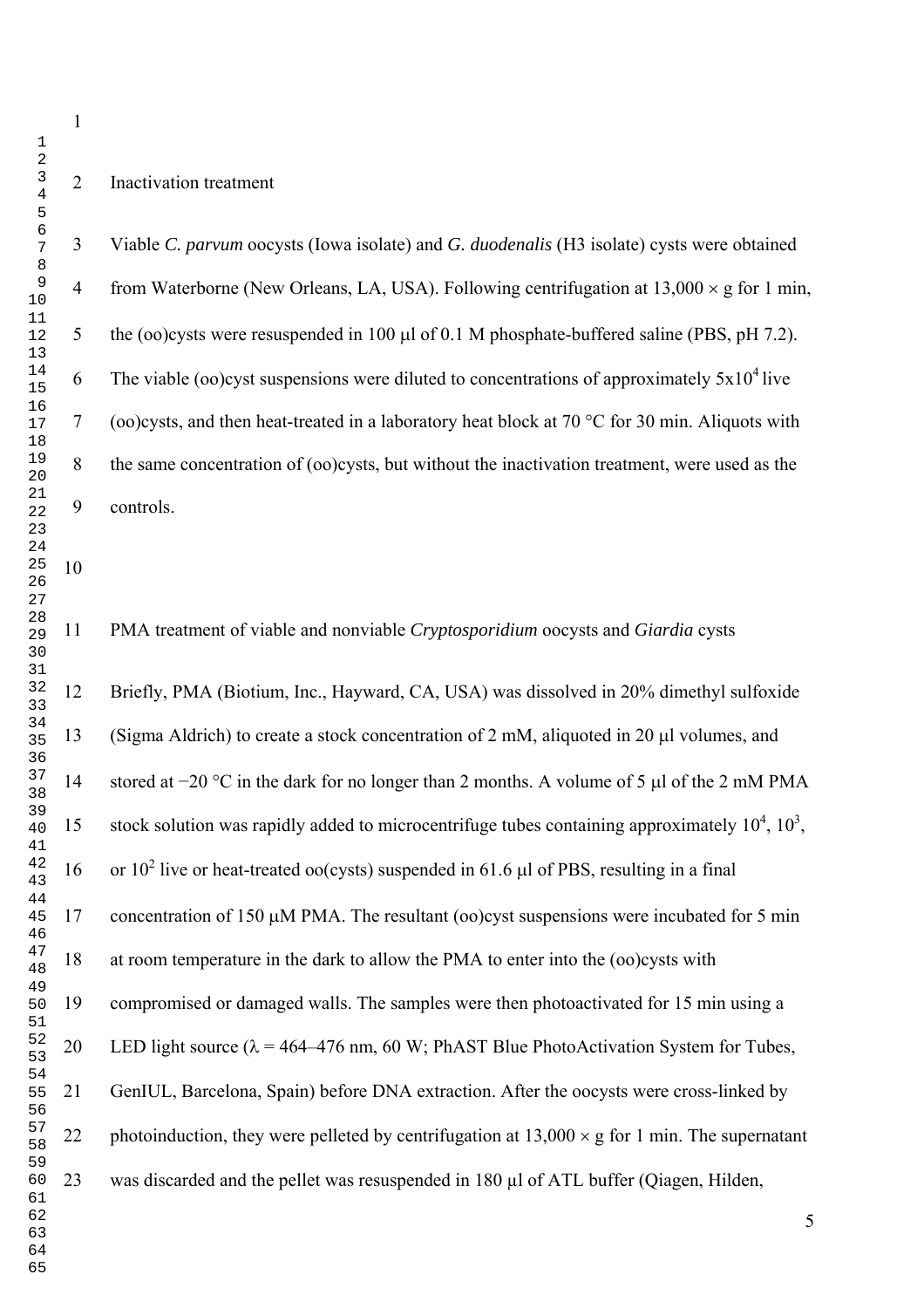1 Germany), and stored at −20 °C until the DNA was extracted for use in qPCR. Aliquots of 2 PBS spiked with the same concentrations of live or heat-killed oo(cysts), without PMA 3 treatment, were used as the controls.

5 Genomic DNA extraction

6 DNA was extracted from (oo)cysts with the QIAamp DNA Mini Kit (Qiagen, Hilden, 7 Germany). The (oo)cysts suspended in 180 µl of ATL lysis buffer (Qiagen) were subjected to 8 15 freeze–thaw cycles (1 min in liquid nitrogen and 1 min at 65 °C per cycle), and 20 µl of 9 proteinase K was added to each tube. The tubes were incubated overnight at 56 °C. The DNA 10 was purified through the column according to the manufacturer's protocol and eluted from the 11 column with 100 µl of TE buffer.

13 Quantitative PCR

14 The qPCR and data analysis for *Cryptosporidium* were performed with the LightCycler 2.0 15 PCR system (Roche, Barcelona, Spain), with the qPCR cycling conditions described in Table 16 1. The *Giardia* primer and probe sequences were used as described in the original 17 publications (Table 1), except that the forward primer for glutamate dehydrogenase (*gdh*) 18 gene detection was modified. An additional A was added in the 5′ end of the sequence after 19 the alignment of multiple *gdh* sequences from GenBank. The qPCR for *Giardia* was 20 performed on an HRM 6500 Rotorgene instrument (Corbett, Australia). The Agilent Brilliant 21 III Fast QPCR Kit (Agilent Technologies, Ontario, Canada) was used for the probe-based 22 qPCR assays (75-bp β-giardin, 143-bp β- giardin [OCU36/39]), and the Agilent Brilliant II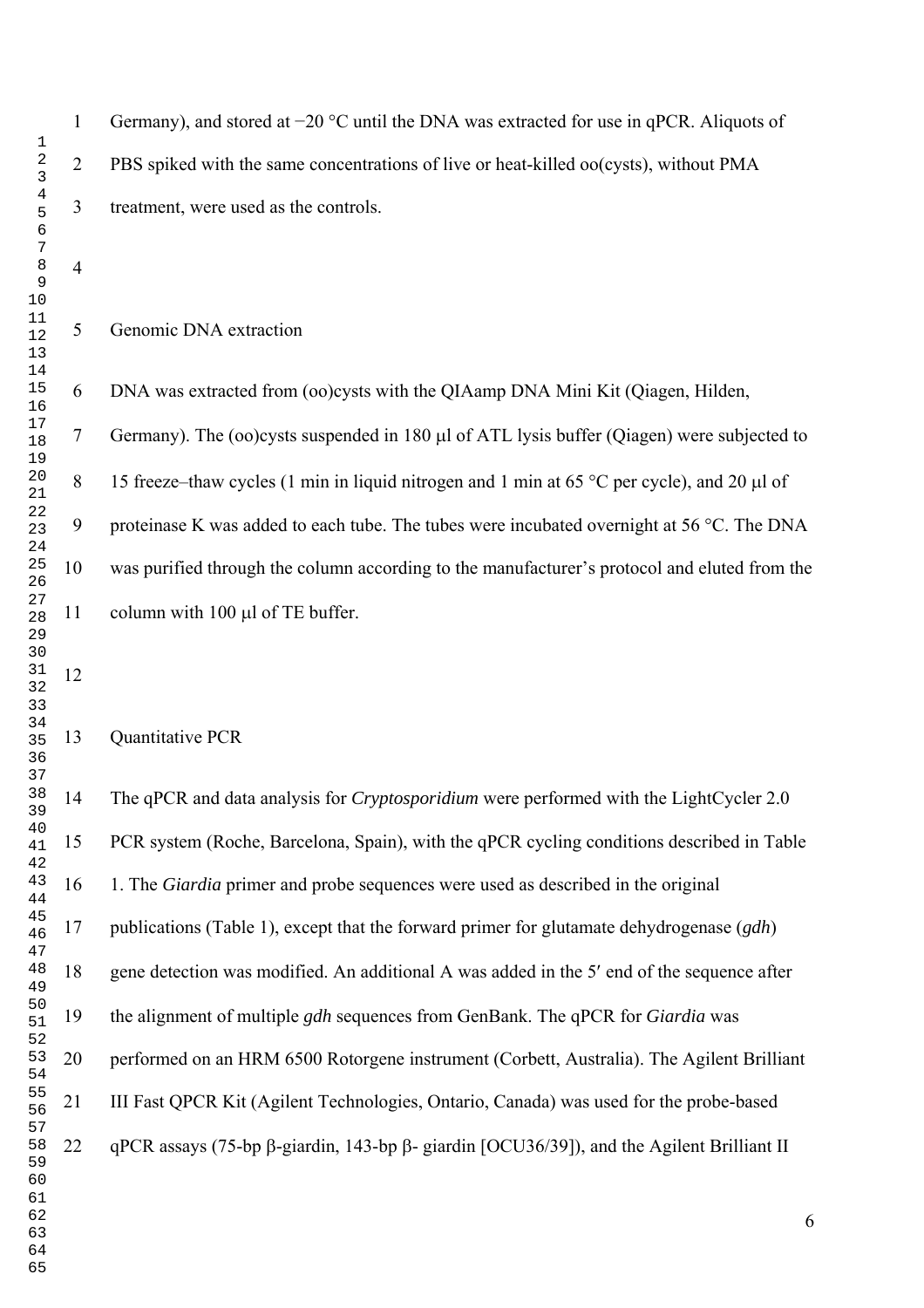1 SYBR QPCR Master Mix was used for the melt assays [605-bp triosephosphate isomerase 2 (*tpi*); 133-bp glutamate dehydrogenase (*gdh*)]. Each 25 µl reaction included 5 µl of DNA 3 template and 300 ng/µl BSA (fraction V; Sigma, St. Louis, MO, USA). A no-template control 4 was included in every assay, and no cycle threshold (Ct) values were consistently obtained 5 after 50 cycles of PCR. The qPCR assays were performed with duplicate samples. The results 6 presented are the means of these assays and are expressed as (oo)cysts/ml. 8 Detection of viable and nonviable (oo)cysts in environmental samples

9 Flat-sided 12 ml Leighton tubes containing 10 ml of oo(cyst)-free tertiary-treated wastewater 10 effluent (UV disinfection) were spiked with  $10^4$ ,  $10^3$ , or  $10^2$  live or heat-killed oo(cysts). The 11 (oo)cysts were separated from the sample matrix using Dynabeads immunomagnetic 12 separation (DynaBeads® GC Combo kit; Invitrogen-Dynal A.S., Oslo, Norway), according to 13 the manufacturer's guidelines. After separation from the sample matrix, the oocyst–bead 14 complexes were resuspended in 61.6 µl of 0.1 M PBS (pH 7.2) and treated with PMA as 15 described above. Oo(cyst)-free wastewater spiked with aliquots of the same concentrations of 16 live or heat-killed oo(cysts), without PMA treatment, were used as the controls. After 17 photoinduced cross-linking, the oocysts were pelleted by centrifugation at  $13,000 \times g$  for 1 18 min. The supernatant was discarded and the pellet was resuspended in 180 µl of ATL buffer 19 and stored at −20 °C until DNA extraction using the QIAamp DNA Mini Kit, for use in 20 qPCR. The qPCR assays were performed with duplicate samples. The results presented are 21 the means of these assays and are expressed as (oo)cysts/ml.

23 Viability staining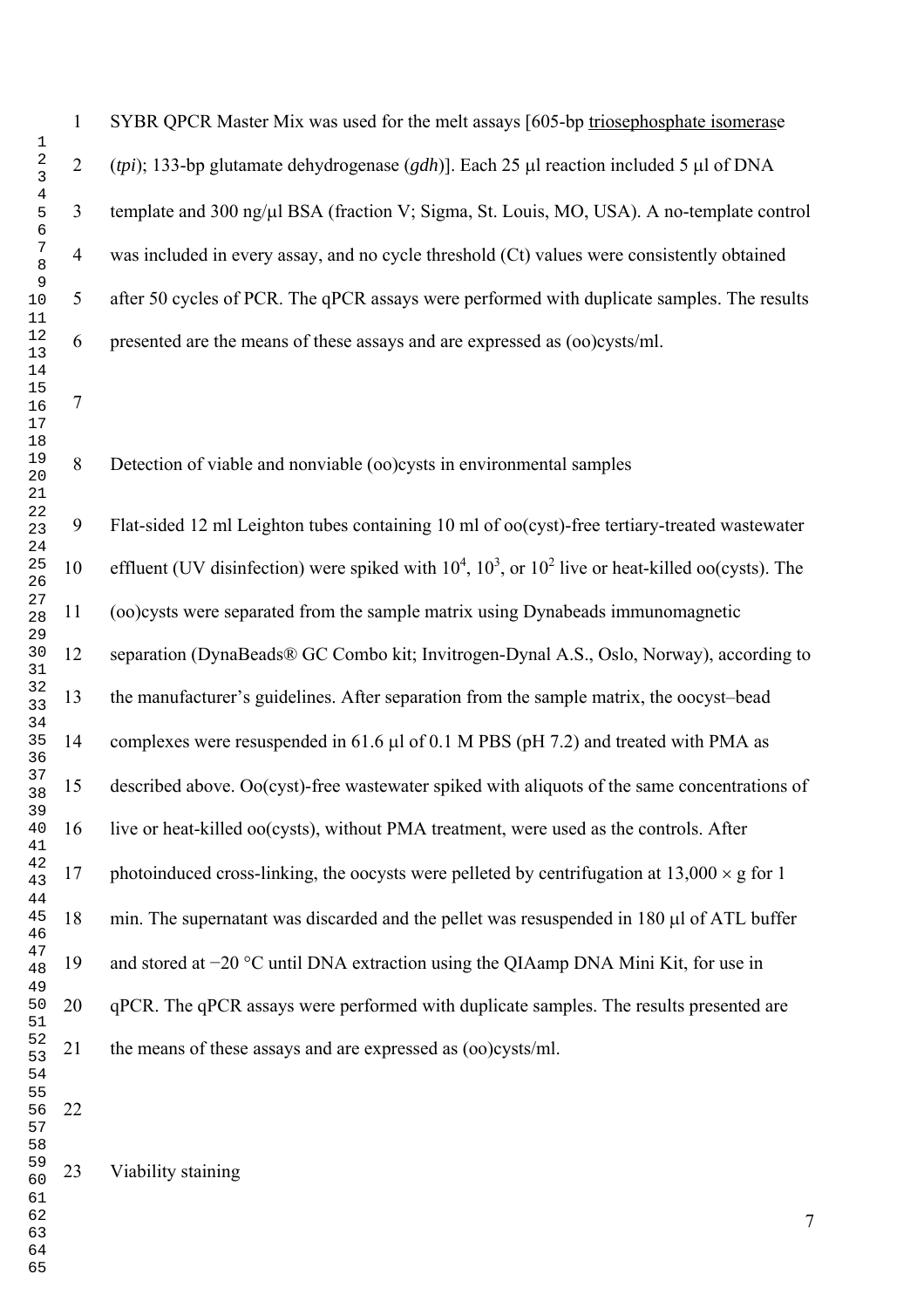1 In our study, (oo)cysts were labelled in suspension, and subsamples of the suspensions 2 mounted onto microscope slides and viewed without drying, as recommended by Robertson et 3 al. (2014). Live or heat-killed (oo)cysts suspended in 100 µl of PBS were incubated with 25 µM PMA for 10 min and stained with the Aqua-Glo™ G/C Direct fluorescent antibody 5 staining kit, according to the manufacturer's instructions (Waterborne) and combined with 2 µM SYTO 9 nucleic acid stain. The (oo)cysts stained with fluorescein isothiocyanate (FITC)- 7 conjugated antibody and SYTO 9 were observed with an FITC filter set, whereas (oo)cysts 8 with PMA-labelled DNA were observed with a rhodamine filter set. It has previously been 9 shown that the nucleic acid dye SYTO 9 stains heat-inactivated oocysts but not viable oocysts 10 (Belosevic et al. 1997). Microscopic examinations were performed with an Olympus BX 50 11 epifluorescence microscope (Olympus BX50, Tokyo, Japan) equipped with bright-field, 12 differential interference contrast, and epifluorescence optics.

### **Results**

15 Viability staining

16 After PMA treatment, the live (oo)cysts remained impermeable to PMA and did not stain red 17 (Figs 1C and 2C), whereas the heat-killed (oo)cysts stained bright red with PMA (Figs 1F and 18 2F). The dead oocysts stained yellow–green with SYTO 9 (Fig. 1E).

19 Quantitative PMA–PCR

20 The results for the PMA treatment of *Giardia* cysts plus/minus heat differed from those

21 observed for *Cryptosporidium*. qPCR amplification using the β-giardin qPCR assay, which

22 amplifies a 75-bp product, showed an 82.3% reduction in the fluorescent signal, and therefore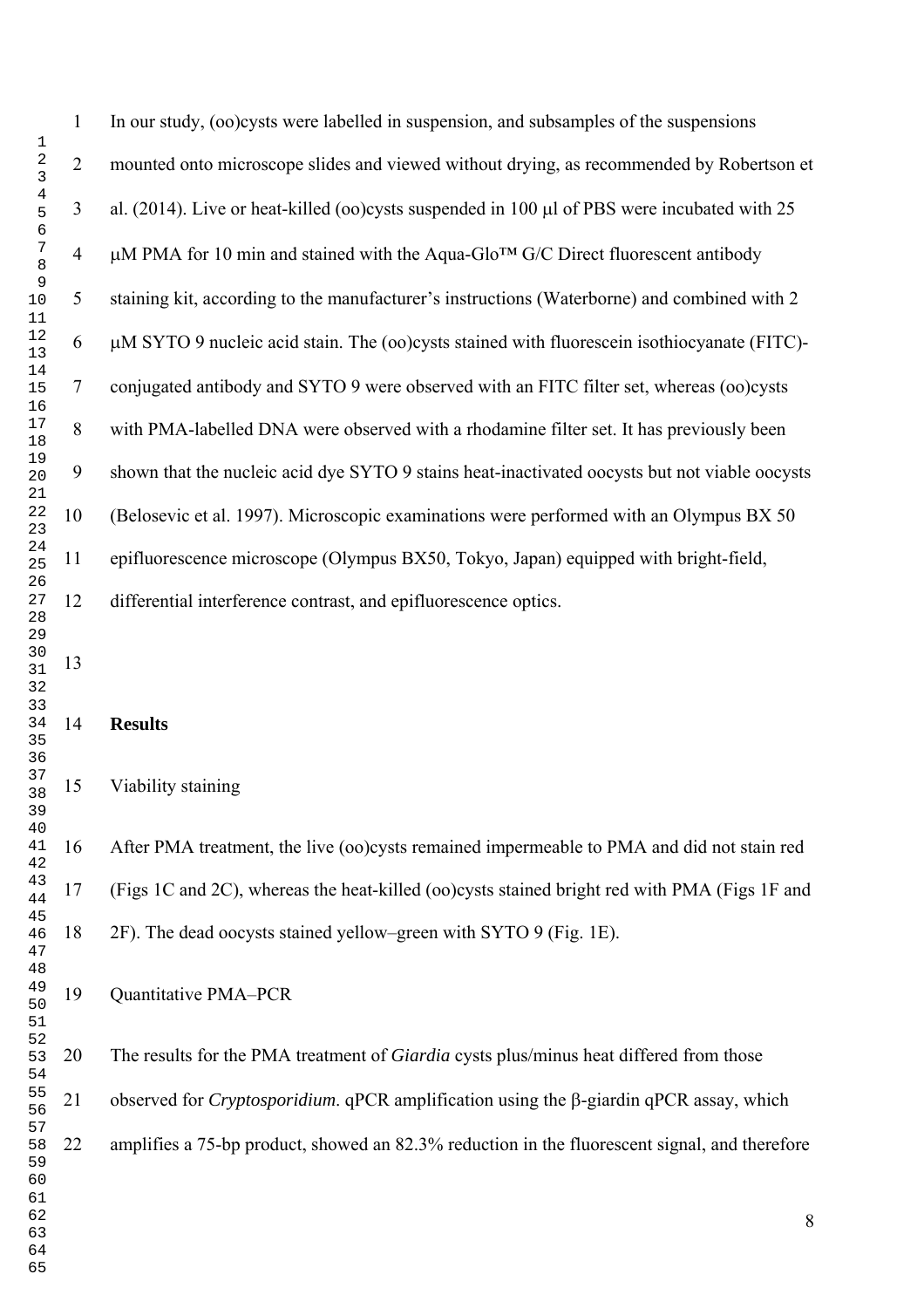1 detected a small proportion of dead cysts. Because amplicon size is important in PMA–qPCR, 2 we compared published qPCR assays specific for assemblage B *G. duodenalis* that generated 3 DNA amplicons of various sizes (Table 1). The reduction in cyst detection was 83.2%, 4 89.9%, 98.2%, and 97% for the 75-bp β-giardin, 77-bp *tpi*, 133-bp *gdh*, and 143-bp β-giardin 5 qPCR assays, respectively (Fig. 3). No complete elimination of the target signal was achieved 6 when we analyzed samples at a concentration of  $10^4$  cysts suspended in PBS with these qPCR 7 assays. The application of PMA–qPCR to either PBS (Fig. 4A) or wastewater samples (Fig. 8 4C) spiked with  $10^4$  cysts resulted in the complete elimination of the qPCR signal for 605-bp *tpi* amplicon but the incomplete elimination of the qPCR signal for the 143-bp β-giardin 10 amplicon. In contrast, when the samples were spiked with lower concentrations of cysts  $(10^3$ 11 or 10<sup>2</sup>), both the 605-bp *tpi* and 143-bp β-giardin PMA–qPCR signals were completely 12 eliminated (Fig. 4).

13 Although the 605-bp *tpi* qPCR assay provided reliable quantification, it must be noted that 14 the efficiency of this assay was low, ranging from 0.6617 to 0.787. In an attempt to improve 15 the efficiency of this assay, we tested three different SYBR-based detection qPCR master 16 mixes [Brilliant II SYBR<sup>®</sup> Green QPCR Master Mix (Agilent); Quantitech SYBR<sup>®</sup> Green 17 PCR Kit (Qiagen); and FastStart SYBR Green Master (Roche)], and an EvaGreen®-based 18 master mix [Type-it HRM PCR master mix (Qiagen)]. The SYBR-based master mixes 19 resulted in efficiencies of 0.781, 0.769, and 0.693 for the Agilent, Qiagen, and Roche assays, 20 respectively. The efficiency of the EvaGreen-based assay was 0.697. Although the use of 21 different master mixes did not improve the efficiency of the assay, the sensitivity of detection 22 was good for all the master mixes when the DNA was extracted from cysts suspended in PBS. 23 It should be noted that the efficiencies of the qPCR probe-based assays and SYBR-based 24 assays that produced amplicons of  $\leq$  143 bp were consistently higher than those producing 25 longer amplicons, ranging from 0.865 to 0.984.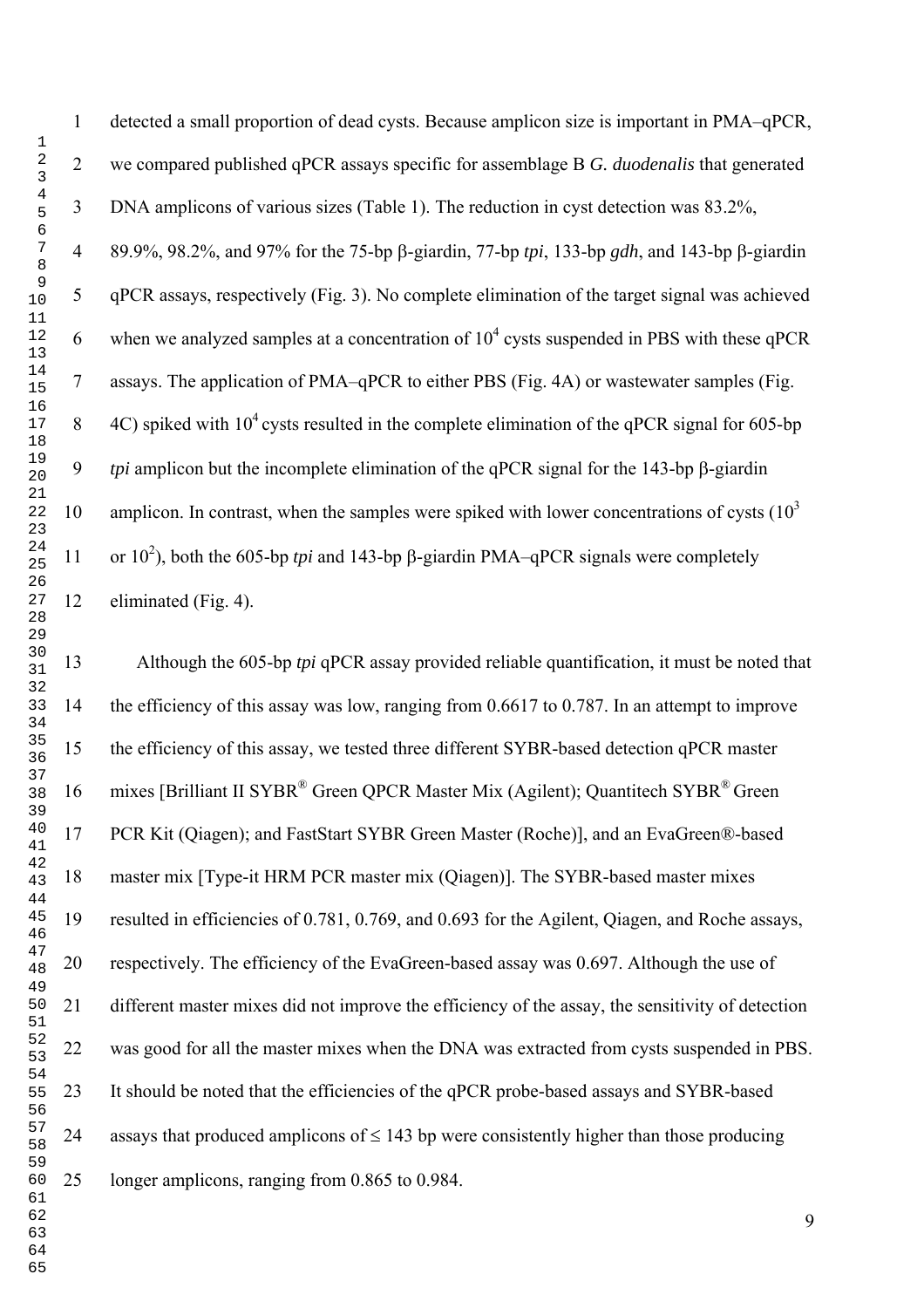1 The results of the PMA treatment of *Cryptosporidium* oocysts plus/minus heat treatment 2 resulted in the complete abolition of the fluorescent signal for dead oocysts with PMA-qPCR 3 assay amplifying C. parvum (150-bp) oocyst wall protein (*COWP*) gene (Fig. 5). In our study, 4 live oocysts, but not dead oocysts, were detected in tertiary effluent wastewater samples 5 spiked with live or dead *Cryptosporidium* oocysts(Fig. 5).

#### **Discussion**

8 Staining with vital dyes has long been used to assess the viability of *Cryptosporidium* oocysts 9 (Belosevic et al. 1997) and *Giardia* cysts (Smith and Smith 1989). Our results show that heat-10 killed oo(cysts) stained bright red with PMA. Parasites that can be stained with vital dyes, in 11 particular propidium iodide (PI) or PMA, are considered nonviable, because this staining 12 demonstrates a lack of cell-wall integrity (Robertson et al. 2014; Brescia et al. 2009).

13 qPCR of dead PMA-treated oocysts and live PMA-treated oocysts produced remarkably 14 different results. The covalent binding of PMA to the DNA of heat-killed *Cryptosporidium*  15 oocysts strongly inhibited qPCR amplification. Brescia et al. (2009) demonstrated that heat-16 killed oocysts are permeable to PMA, whereas live oocysts are impermeable to it. The PMA– 17 qPCR assay was able to detect live oocysts in oocyst-free tertiary wastewater effluent samples 18 spiked with live or heat-killed oocysts, whereas the DNA of heat-killed oocysts was not 19 amplified. The presence of tertiary wastewater effluent concentrates did not seem to influence 20 the performance of the *Cryptosporidium* qPCR–PMA assay. The concentrations of total solids 21 in the tertiary wastewater effluents varied from 5 to 25 mg/l, with a mean value of 10 mg/l. 22 Past reports have noted inconsistencies in the detection of oocyst viability with the qPCR– 23 PMA method, attributed to the presence of total solids at concentrations of  $\geq 680$  mg/l, which 24 might inhibit the cross-linking step in the PMA–DNA assay (Liang and Keeley 2012).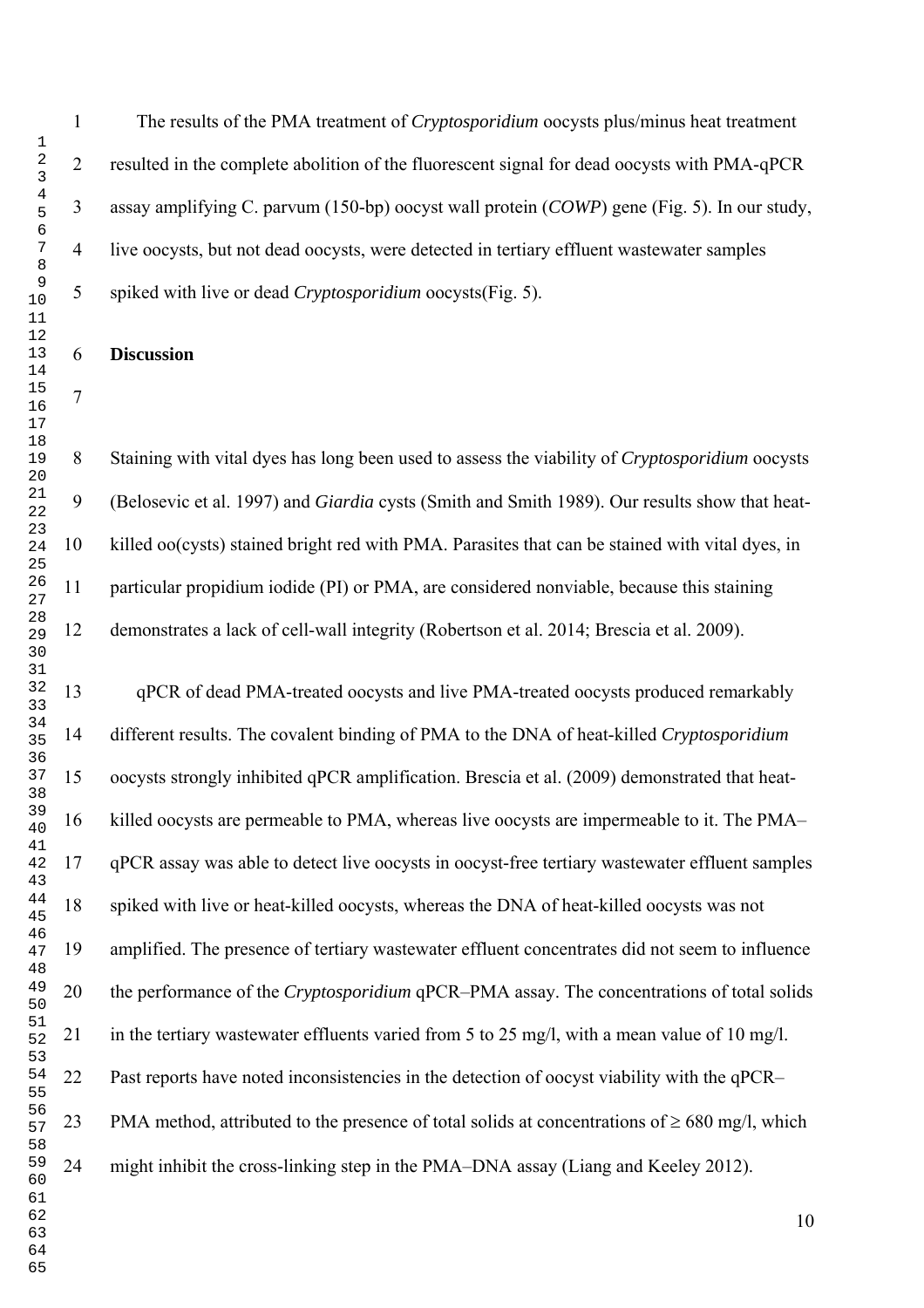1 Amplicon size is another important factor in the PMA–qPCR assay (Contreras et al. 2011; 2 Fittipaldi et al. 2012). Agulló-Barceló et al. (2013) demonstrated that PMA was more efficient 3 at suppressing the fluorescent signal from dead oocysts when an 834-bp fragment of the 18S 4 rRNA gene of *C. parvum* was targeted than when a 108-bp fragment was targeted*.* The 605- 5 bp *TPI* gene target assay was adapted from the study of Sulaiman et al. (2003) and was 6 originally designed to genotype *Giardia* with conventional PCR (Sulaiman et al. 2003). 7 Longer sequences reduce the signal from dead cells more efficiently in the qPCR–PMA 8 viability assay using LED photoactivation by maximizing the probability that at least one 9 binding event will occur in the targeted region (Agulló-Barceló et al. 2013). However, it is 10 known that PCR assays that generate larger amplicons can be less efficient than small-11 amplicon qPCR assays (Opel et al. 2010), as seen in our study. Furthermore, large-amplicon 12 assays can be more sensitive to PCR inhibitors, resulting in lower efficiencies and lower 13 detection in the presence of inhibitors (Opel 2010). Therefore, caution should be exercised in 14 the use of long-amplicon qPCR assays for PMA–qPCR because they may result in the 15 underestimation of risk because the numbers of live cells are underestimated.

16 The PMA concentration is also an important parameter in this assay and all the parameters 17 are interlinked, so an optimized balance of parameters is required for the specific application 18 of interest (Fittipaldi et al. 2012). Liang and Keeley (2012), using a final PMA concentration 19 of 50 µM, demonstrated the suitability of the qPCR–PMA method targeting the *hsp*70 gene 20 for evaluating the viability of *Cryptosporidium* oocysts after the disinfection of water with 21 hydrogen peroxide. Agulló-Barceló et al. (2013) used a final PMA concentration of 50 µM to 22 amplify two PCR products of 108 bp and 834 bp. The application of higher dye 23 concentrations should also be considered. High PMA concentrations (such as  $150 \mu M$ ) have 24 been used without significant cytotoxic effects on viable oocysts (Brescia et al. 2009). In our *Cryptosporidium* qPCR–PMA assay, the combination of PMA at a concentration of 150 µM,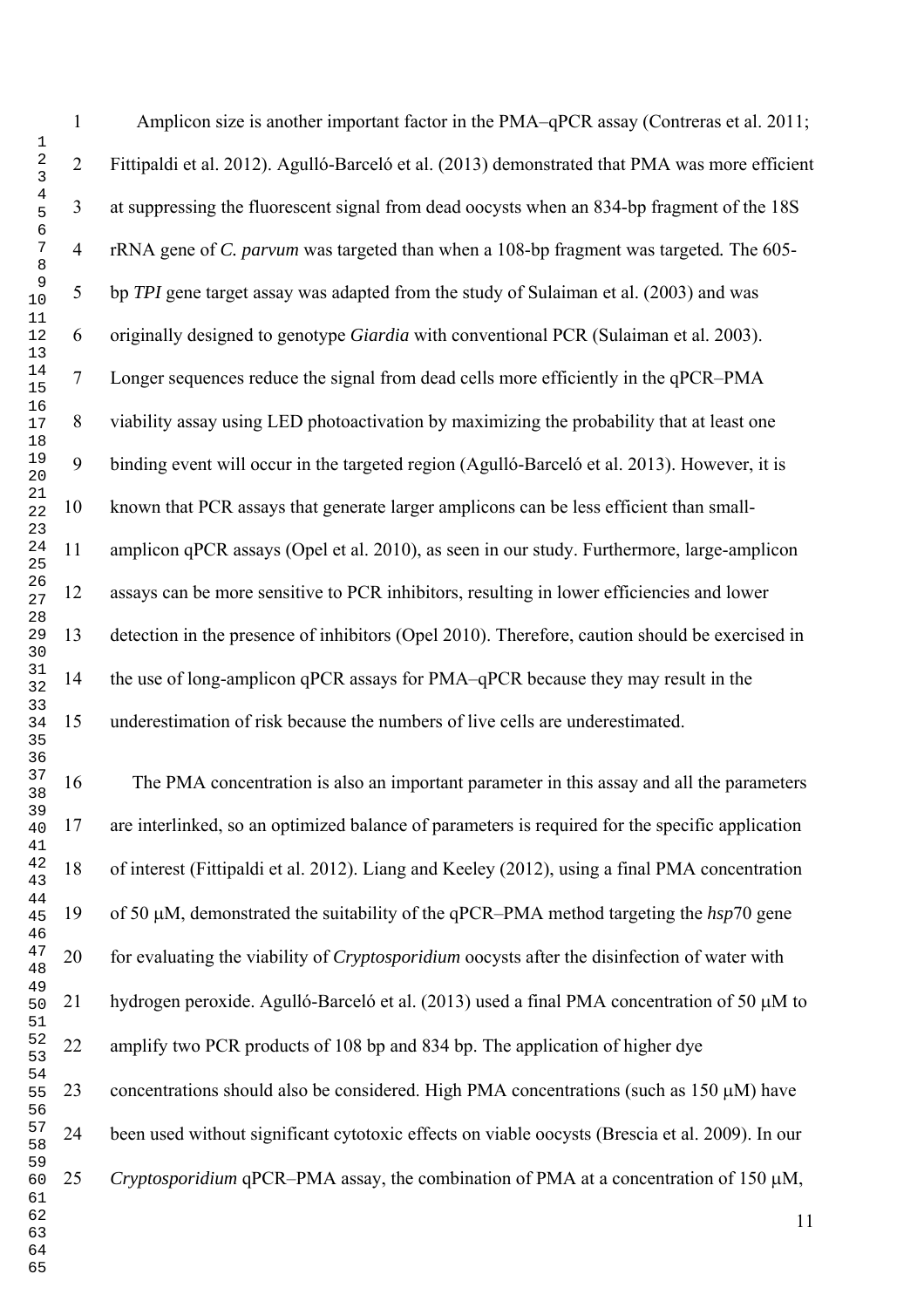1 LED photoactivation, and the amplification of the 150-bp *COWP* target gene in the qPCR 2 assay strongly inhibited the signal from heat-killed oocysts, with no inhibition of the signal 3 from viable oocysts.

4 In conclusion, LED-based photoactivation worked well in photoactivating PMA in both *Giardia* and *Cryptosporidium* oo(cysts). The 143-bp β-giardin qPCR assay for *Giardia* and 6 the 150-bp *COWP* assay for *Cryptosporidium* detected no dead oo(cysts) when PBS and 7 tertiary effluent wastewater were spiked with concentrations of  $10^3$  and  $10^2$ . Therefore, these 8 assays are suitable for the detection of parasites that are typically present at concentrations of  $9 \leq 10^3$  oo(cysts)/l in tertiary wastewater effluents.

### **Acknowledgments**

12 This work was supported by the Spanish Ministerio de Ciencia e Innovación, grant AGL2008- 13 05275-C03-03/ALI. It was also financed, in part, by the Public Health Agency of Canada.

#### **References**

16 Agulló-Barcelló M, Moss JA, Green J, Gillespie S, Codony F, Lucena F, Nocker A (2013) 17 Quantification of relative proportions of intact cells in microbiological samples using 18 the example of *Cryptosporidium parvum* oocysts. Lett Appl Microbiol 58:70-78

19 Agusti G, Codony F, Fittipaldi M, Adrados B, Morató J (2010) Viability determination of *Helicobacter pylori* using propidium monoazide quantitative PCR. Helicobacter 15:473- 21 476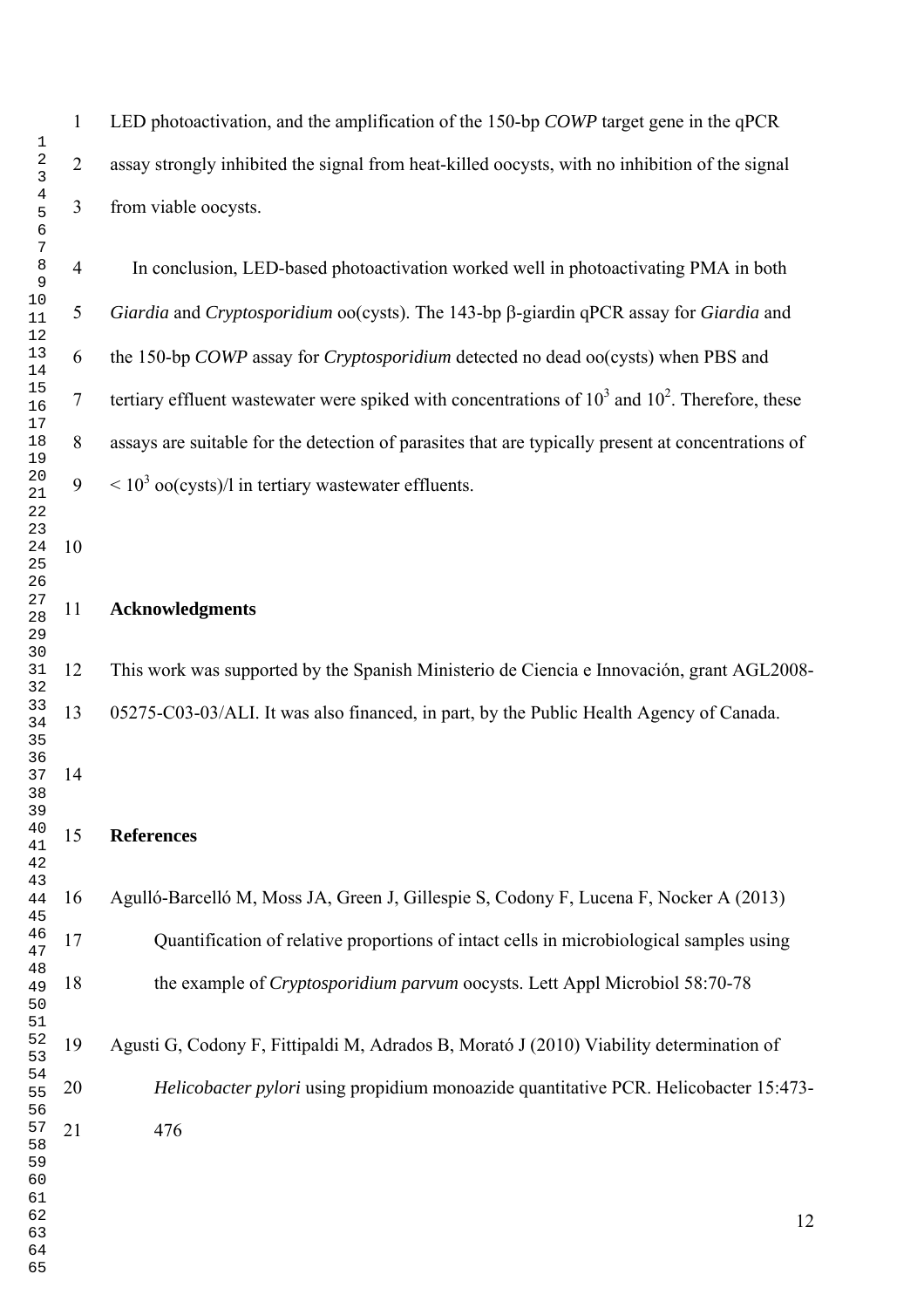|                                                    | $\mathbf{1}$   | Almeida A, Pozio E, Cacciò SM (2010) Genotyping of Giardia duodenalis cysts by new real-       |
|----------------------------------------------------|----------------|------------------------------------------------------------------------------------------------|
| 1<br>$\sqrt{2}$<br>3                               | $\overline{2}$ | time PCR assays for detection of mixed infections in human samples. Appl Environ               |
| $\overline{4}$<br>5<br>$\epsilon$<br>7             | 3              | Microbiol 76:1895-1901                                                                         |
| 8<br>9                                             | $\overline{4}$ | Alonso JL, Amorós I, Cañigral I (2011) Development and evaluation of a real-time PCR           |
| 10<br>11<br>12                                     | 5              | assay for quantification of <i>Giardia</i> and <i>Cryptosporidium</i> in sewage samples. Appl. |
| 13<br>14<br>15                                     | 6              | Microbiol. Biotechnol. 89:1203-1211                                                            |
| 16<br>17                                           | 7              | Baque RH, Giliam AO, Robles LD, Jakubowski W, Slifko TR (2010) A real-time RT-PCR              |
| 18<br>19<br>20                                     | 8              | method to detect viable Giardia lamblia cysts in environmental waters. Water Res               |
| 21<br>22<br>23                                     | 9              | 45:3175-3184                                                                                   |
| 24<br>25<br>26                                     | 10             | Belosevic M, Guy RA, Taghi-Kilani R, Neumann NF, Gyürek LL, Liyanage LRJ, Millards             |
| 27<br>28                                           | 11             | PJ, Finch GR (1997) Nucleic acid stains as indicators of Cryptosporidium parvum                |
| 29<br>30<br>31<br>32                               | 12             | oocyst viability. Int J Parasitol 27:787-798                                                   |
| 33<br>34                                           | 13             | Brescia CC, Griffin SM, Ware MW, Varughese EA, Egorov AI, Villegas EN (2009)                   |
| 35<br>36<br>37                                     | 14             | Cryptosporidium propidium monoazide-PCR, a molecular biology-based technique for               |
| 38<br>39<br>40                                     | 15             | genotyping of viable Cryptosporidium oocysts. Appl Environ Microbiol 75:6856-6863              |
| 41<br>42<br>43                                     | 16             | Cacciò SM, De Giacomo M, Aulicino FA, Pozio E (2003) Giardia cysts in wastewater               |
| 44<br>45<br>46                                     | 17             | treatment plants in Italy. Appl Environ Microbiol 69:3393-3398                                 |
| 47<br>48<br>49                                     | 18             | Contreras PJ, Urrutia H, Sossa K, Knocker A (2011) Effect of PCR amplicon length on            |
| 50<br>51                                           | 19             | suppressing signals from membrane-comprimised cells by propidium monoazide                     |
| 52<br>53<br>54<br>55<br>56<br>57<br>58<br>59<br>60 | 20             | treatment. J Microbiol Methods 87:89-95                                                        |
| 61<br>62<br>63                                     |                | 13                                                                                             |
| 64                                                 |                |                                                                                                |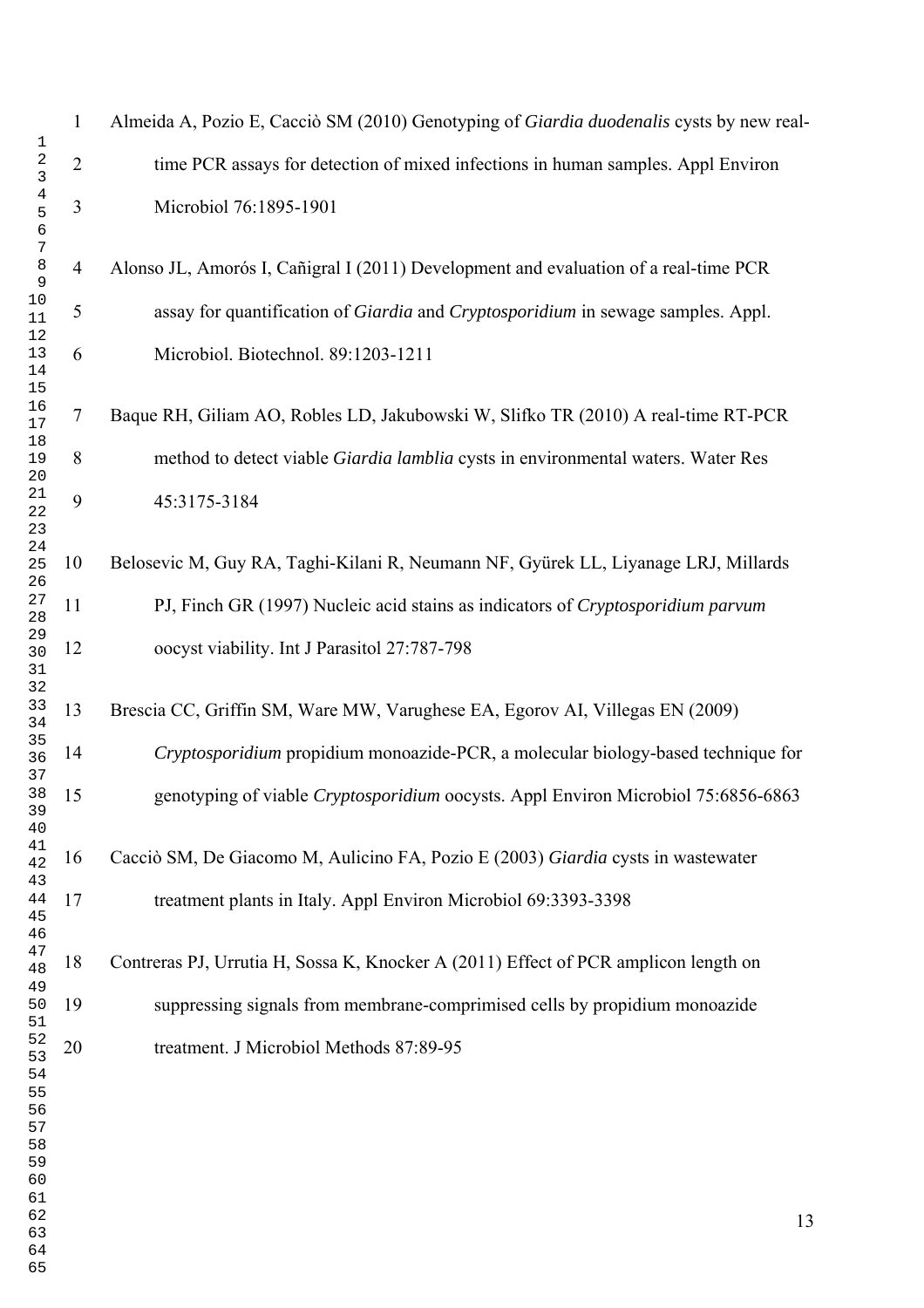| 1                          | $\mathbf{1}$   | Fittipaldi M, Rodríguez NJ, Codony F, Adrados B, Peñuela G, Morató J (2010)                 |
|----------------------------|----------------|---------------------------------------------------------------------------------------------|
| $\sqrt{2}$<br>3            | $\overline{2}$ | Discrimination of infectious bacteriophage T4 virus by propidium monoazide real-time.       |
| 4<br>5<br>6                | 3              | J Virol Methods 168:228-232                                                                 |
| 7<br>8<br>9                | 4              | Fittipaldi M, Pino N, Adrados B, Agustí G, Peñuela G, Morató J, Codony F (2011)             |
| 10<br>11                   | 5              | Discrimination of viable Acanthamoeba castellani trophozoite and cysts by propidium         |
| 12<br>13<br>14<br>15       | 6              | monoazide real-time polymerase chain reaction. J Eukaryot Microbiol 58:359-364              |
| 16<br>17                   | $\tau$         | Fittipaldi M, Nocker A, Codony F (2012) Progress in understanding preferential detection of |
| 18<br>19<br>20             | 8              | live cells using viability dyes in combination with DNA amplification. J Microbiol          |
| 21<br>22<br>23             | 9              | Methods 91:276-289                                                                          |
| 24<br>25<br>26             | 10             | Guy RA, Payment P, Krull UJ, Horgen PA (2003) Real-time PCR for quantification of           |
| 27<br>28                   | 11             | Giardia and Cryptosporidium in environmental water samples and wastewater. Appl             |
| 29<br>30<br>31<br>32       | 12             | Environ Microbiol 69:5178-5185                                                              |
| 33<br>34                   | 13             | Guy RA, Kapoor A, Holicka J, Shepherd D, Horgen PA (2006) A Rapid Molecular-Based           |
| 35<br>36<br>37             | 14             | Assay for Direct Quantification of Viable Bacteria in Slaughterhouses. J Food Protect       |
| 38<br>39<br>40             | 15             | 69:1265-1272                                                                                |
| 41<br>42                   | 16             | Liang Z, Keeley A (2012) Comparison of propidium monoazide-quantitative PCR and reverse     |
| 43<br>44<br>45             | 17             | transcription quantitative PCR for viability detection of fresh Cryptosporidium oocysts     |
| 46<br>47                   | 18             | following disinfection and after long-term storage in water samples. Water Res              |
| 48<br>49<br>50<br>51       | 19             | 46:5941-5953.                                                                               |
| 52<br>53                   | 20             | Liu A, Ji, H. Wang E., Liu, J, Xiao L, Shen Y, Li Y, Zhang W, Ling H (2011) Molecular       |
| 54<br>55<br>56             | 21             | identification and distribution of Cryptosporidium and Giardia duodenalis in raw urban      |
| 57<br>58<br>59<br>60<br>61 | 22             | wastewater in Harbin, China. Parasitol Res 109:913-918                                      |
| 62<br>63                   |                | 14                                                                                          |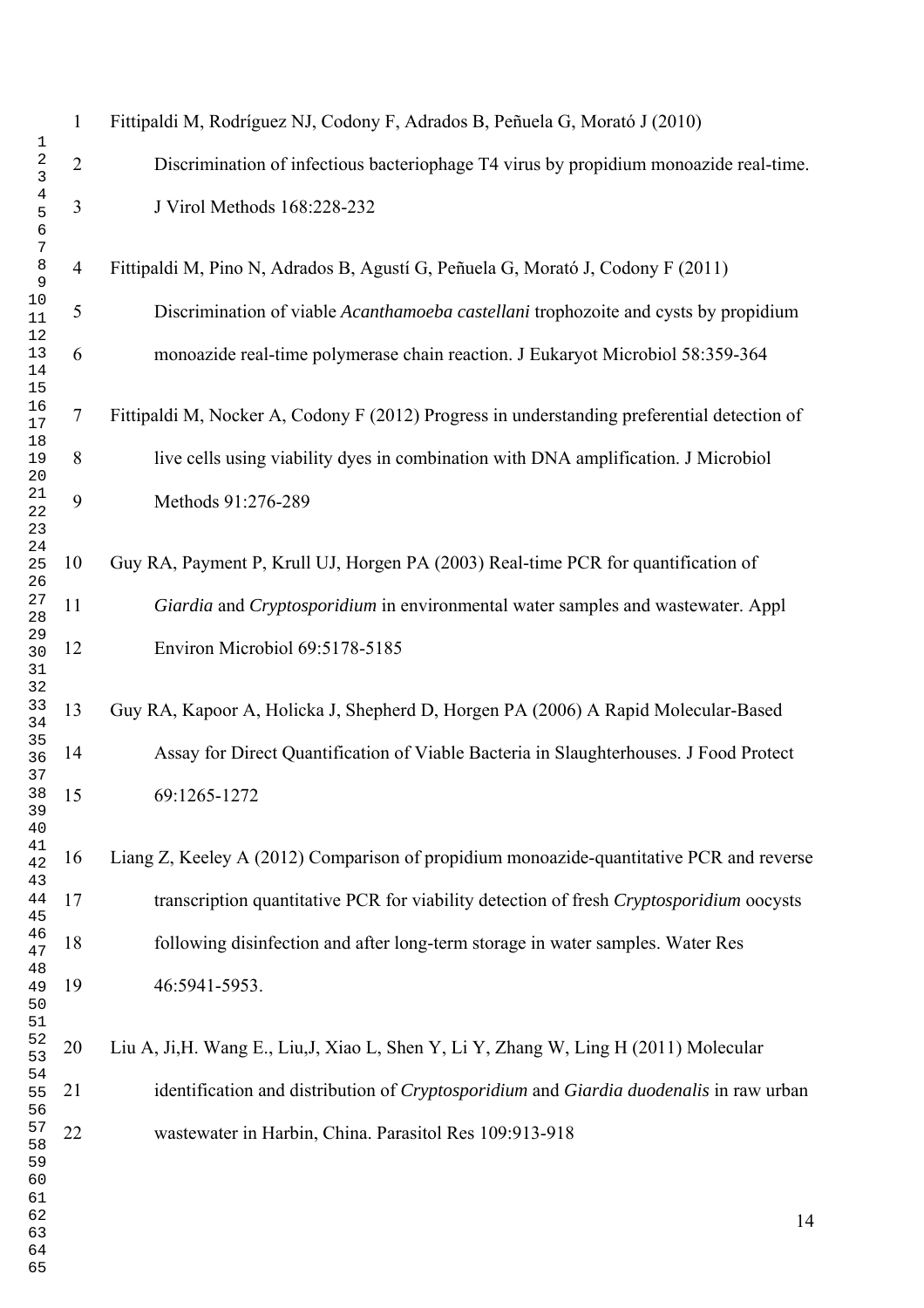|                                        | $\mathbf{1}$   | Nocker A, Cheung C-Y, Camper AK (2006) Comparison of propidium monoazide with                |  |
|----------------------------------------|----------------|----------------------------------------------------------------------------------------------|--|
| $\mathbf{1}$<br>$\sqrt{2}$<br>3        | $\overline{2}$ | ethidium monoazide for determination of live vs. dead bacteria by selective removal of       |  |
| 4<br>5<br>$\epsilon$                   | 3              | DNA from dead cells. J Microbiol Methods 67:310-320                                          |  |
| 7<br>8<br>9                            | 4              | Nocker A, Camper AK (2009) Novel approaches toward preferential detection of viable cells    |  |
| 10<br>11<br>12                         | 5              | using nucleic acid amplification techniques. FEMS Microbiol Lett 291:137-142                 |  |
| 13<br>14<br>15                         | 6              | Opel KL, Chun, D, McCord DR (2010) A study of PCR inhibition mechanisms using real           |  |
| 16<br>17<br>18                         | 7              | time PCR. J Forensic Sci 55:25-33                                                            |  |
| 19<br>20<br>21                         | 8              | Reynolds KA, Mena KD, Gerba CP (2008) Risk of waterborne illness via drinking water in       |  |
| 22<br>23<br>24                         | 9              | the United States. Rev Environ Contam Toxicol 192:117-158                                    |  |
| 25<br>26<br>27                         | 10             | Robertson LJ, Casaert S, Valdez-Nava Y, Ehsan MdA, Claerebout E (2014) Drying of             |  |
| 28<br>29                               | 11             | Cryptosporidium oocysts and Giardia cysts to slides abrogates use of vital dyes for          |  |
| 30<br>31<br>32                         | 12             | viability staining. J Microbiol Methods 96:68-69                                             |  |
| 33<br>34<br>35                         | 13             | Smith AL, Smith HV (1989) A comparison of fluorescein diacetate and propidium iodide         |  |
| 36<br>37                               | 14             | staining and in vitro excystation for determining Giardia intestinalis cyst viability.       |  |
| 38<br>39<br>40<br>41                   | 15             | Parasitology 99:329-331                                                                      |  |
| 42<br>43                               | 16             | Smith HV, Cacciò SM, Cook N, Nichols RAB, Tait A (2007) Cryptosporidium and Giardia          |  |
| 44<br>45<br>46<br>47                   | 17             | as foodborne zoonoses. Vet Parasitol 149:29-40                                               |  |
| 48<br>49                               | 18             | Sulaiman, I.M., Fayer, R., Bern, C., Gilman, R.H., Trout, J.M., Schantz, P.M., Das, P., Lal, |  |
| 50<br>51<br>52                         | 19             | A.A., Xiao. L. 2003. Triosephosphate isomerase gene characterization and potential           |  |
| 53<br>54<br>55<br>56<br>57<br>58<br>59 | 20             | zoonotic transmission of Giardia duodenalis. Emerg. Inf. Dis. 9:1444-1452                    |  |
| 60<br>61<br>62                         |                | 15                                                                                           |  |
| 63                                     |                |                                                                                              |  |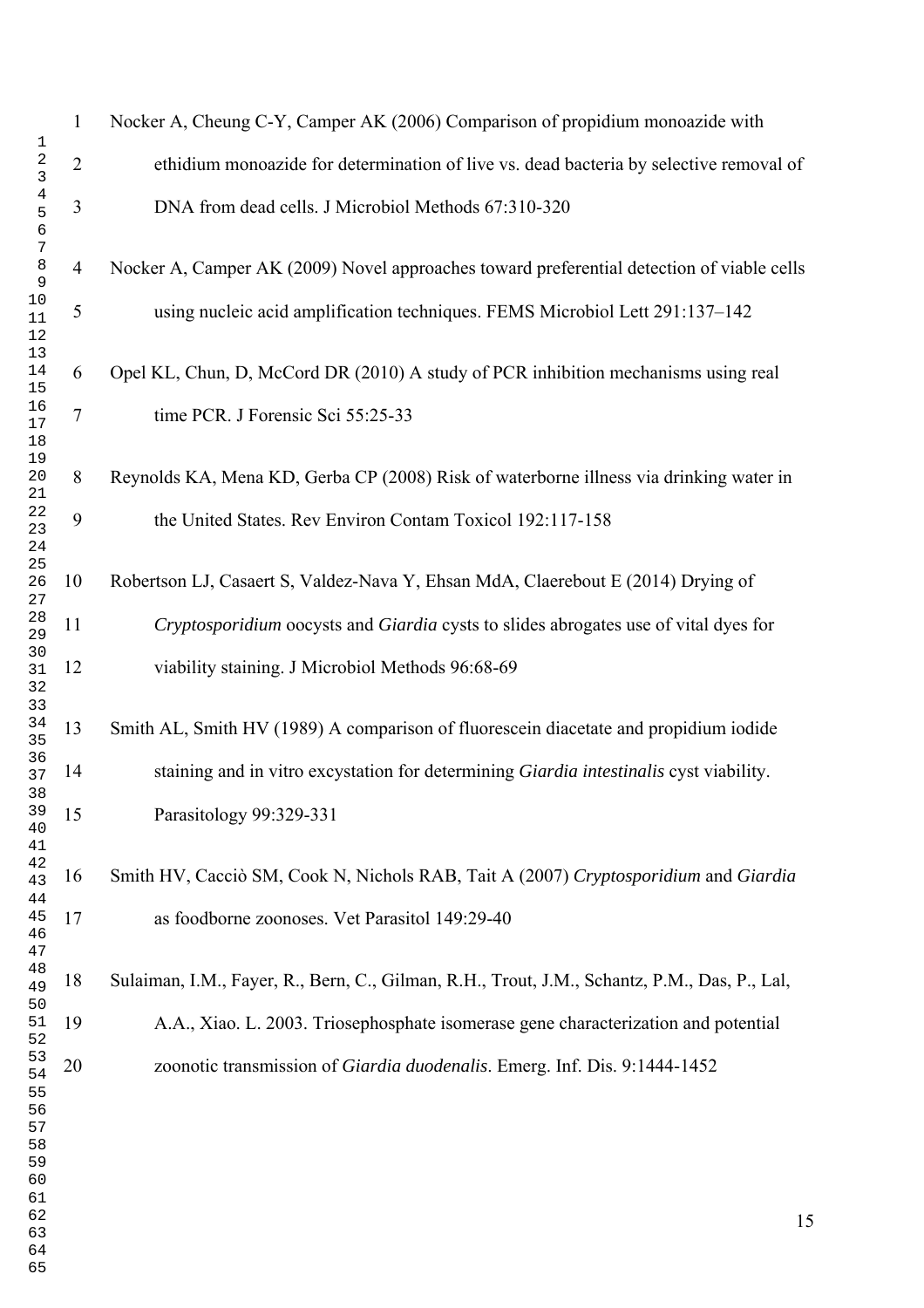|                                                                                                                                                                                              | $\mathbf{1}$   | Sulaiman IM, Jiang J, Singh A, Xiao L (2004) Distribution of Giardia duodenalis genotypes |
|----------------------------------------------------------------------------------------------------------------------------------------------------------------------------------------------|----------------|-------------------------------------------------------------------------------------------|
| 1<br>$\sqrt{2}$<br>3                                                                                                                                                                         | $\overline{2}$ | and subgenotypes in raw urban wastewater in Milwaukee, Wisconsin. Appl Environ            |
| $\overline{4}$<br>5<br>$\epsilon$                                                                                                                                                            | $\mathfrak{Z}$ | Microbiol 70:3776-3780                                                                    |
| $\boldsymbol{7}$<br>$\,8\,$<br>$\mathsf 9$                                                                                                                                                   | $\overline{4}$ | Vesper S, McKinstry C, Hartmann C, Neace M, Yoder S, Vesper A (2008) Quantifying          |
| 10<br>11                                                                                                                                                                                     | $\mathfrak{S}$ | fungal viability in air and water samples using quantitative PCR after treatment with     |
| 12<br>13<br>14<br>15                                                                                                                                                                         | 6              | propidium monoazide (PMA). J Microbiol Methods 72:180-184                                 |
| 16<br>17<br>18<br>19<br>20<br>21<br>22<br>23<br>24<br>25<br>26<br>27<br>28<br>29<br>30<br>31<br>32<br>33<br>34<br>35<br>36<br>37<br>38<br>39<br>40<br>41<br>42<br>43<br>44<br>45<br>46<br>47 | $\overline{7}$ |                                                                                           |
| 48<br>49<br>50                                                                                                                                                                               |                |                                                                                           |
| 51<br>52                                                                                                                                                                                     |                |                                                                                           |
| 53<br>54                                                                                                                                                                                     |                |                                                                                           |
| 55<br>56                                                                                                                                                                                     |                |                                                                                           |
| 57                                                                                                                                                                                           |                |                                                                                           |
| 58<br>59                                                                                                                                                                                     |                |                                                                                           |
| 60                                                                                                                                                                                           |                |                                                                                           |
| 61<br>62                                                                                                                                                                                     |                |                                                                                           |
| 63                                                                                                                                                                                           |                | 16                                                                                        |
| 64<br>65                                                                                                                                                                                     |                |                                                                                           |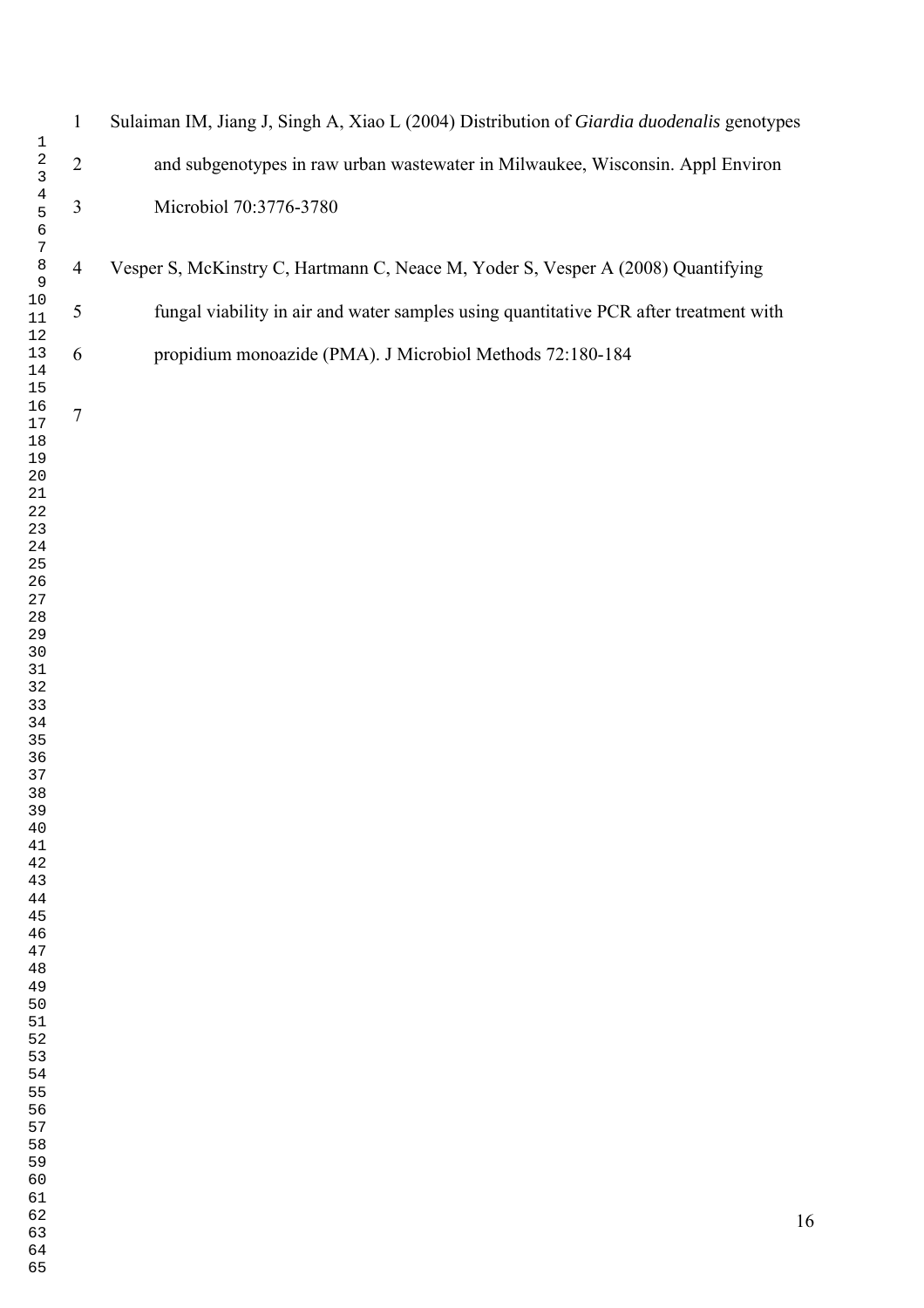|                                       | Primer and probe sequences $(5^{\circ}-3^{\circ})^{\alpha}$                                           | Cycling parameters                                                                                                | Amplicon<br>size $(bp)$ | Reference                 |
|---------------------------------------|-------------------------------------------------------------------------------------------------------|-------------------------------------------------------------------------------------------------------------------|-------------------------|---------------------------|
| Target                                | Giardia duodenalis                                                                                    |                                                                                                                   |                         |                           |
| $\beta$ -giardin gene                 | F:CATCCGCGAGGAGGTCAA<br>R:GCAGCCATGGTGTCGATCT<br>P:FAM/AAGTCCGCCGACAACATGTACCTAACGA/TAMRA             | 10 min at 95 $°C$ ; 45 cycles<br>of 10 s at 95 °C, 8 s at 58<br>$\rm ^{o}C$ and 3 s at 72 $\rm ^{o}C$             | 74                      | Guy et al.<br>(2003)      |
| TPI gene<br>Assemblage B              | F:GATGAACGCAAGGCCAATAA<br>R: AAGAAGGAGATTGGAGAATC<br><b>SYBR</b> detection                            | 10 min at 95 $°C$ ; 45 cycles<br>of 15 s at 95 °C, 30 s at 59<br>$\rm{^{\circ}C}$ and 10 s at 72 $\rm{^{\circ}C}$ | 77                      | Almeida et<br>al 2010     |
| TPI gene                              | F:AAATIATGCCTGCTCGTCG<br>R:CAAACCTTITCCGCAAACC<br><b>SYBR</b> detection                               | 5 min at 95 $\degree$ C; 45 cycles<br>of 45 s at 95 °C, 45 s at 50<br>°C and 60 s at 72 °C                        | 605                     | Sulaiman et<br>al. 2003   |
| $\beta$ -giardin gene<br>Assemblage B | F:GGCCCTCAAGAGCCTGAAC<br>R:GAGAAGGAGACGATCGCCC<br>P:FAM/CGAGACAGGCATC/MGBNFQ                          | 10 min at 95 $°C$ ; 45 cycles<br>of 15 s at 95 °C, 60 s at 60<br>$\rm ^{o}C$                                      | 143                     | Baque et al<br>2010       |
| <b>GDH</b><br>Assemblage B            | F:CGATATTGGCGTCGGCGGT<br>R:TGTGGCCTCTGGTCTGATAG<br><b>SYBR</b> detection                              | 10 min at 95 $°C$ ; 45 cycles<br>of 15 s at 95 °C, 30 s at<br>59 $\rm{^{\circ}C}$ and 10 s at 72 $\rm{^{\circ}C}$ | 133                     | Almeida et<br>al $2010^b$ |
| Cryptosporidium parvum                |                                                                                                       |                                                                                                                   |                         |                           |
| C.parvum<br>COWP gene                 | F:CAAATTGATACCGTTTGTCCTTCTG<br>R:GGCATGTCGATTCTAATTCAGCT<br>P:HEX/TGCCATACATTGTTGTCCTGACAAATTGAAT/BHQ | 10 min at 95 $°C$ ; 45 cycles<br>of 10 s at 95 °C, 8 s at 66<br>$\rm{^{\circ}C}$ and 6 s at 72 $\rm{^{\circ}C}$   | 150                     | Guy et al.<br>(2003)      |

**Table 1.** Primer–probe sets and cycling parameters for the *Giardia* and *Cryptosporidium* qPCR assays used in this study

<sup>a</sup>F, forward primer; R, reverse primer; P, probe; <sup>b</sup>the GDH R primer was modified from the original primer (see Material and Methods); FAM, 6carboxyfluorescein; TAMRA, 6-carboxytetramethylrhodamine; MGBNFQ, minor-groove-binding nonfluorescent quencher; HEX, hexachlorofluorescein; BHQ, black hole quencher.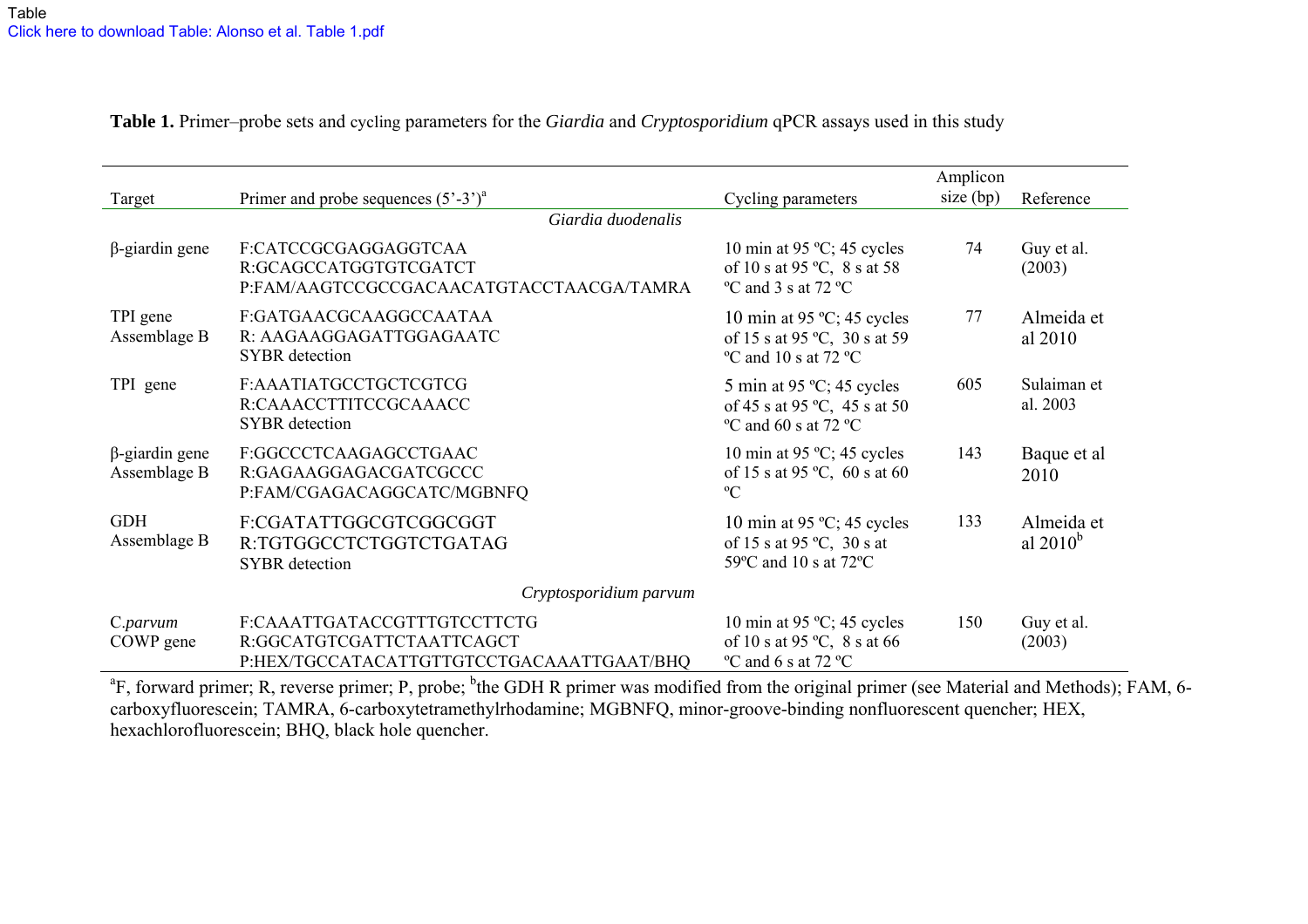

**Fig. 1.** Microscopic analysis distinguishing live from dead *C. parvum* oocysts. Live: A) DIC, B) SYTO 9 plus Aqua-Glo G/C, C) PMA. Heat-killed (70 ºC, 30 min): D) DIC, E) SYTO 9 plus Aqua-Glo G/C, F) PMA, 1,000X.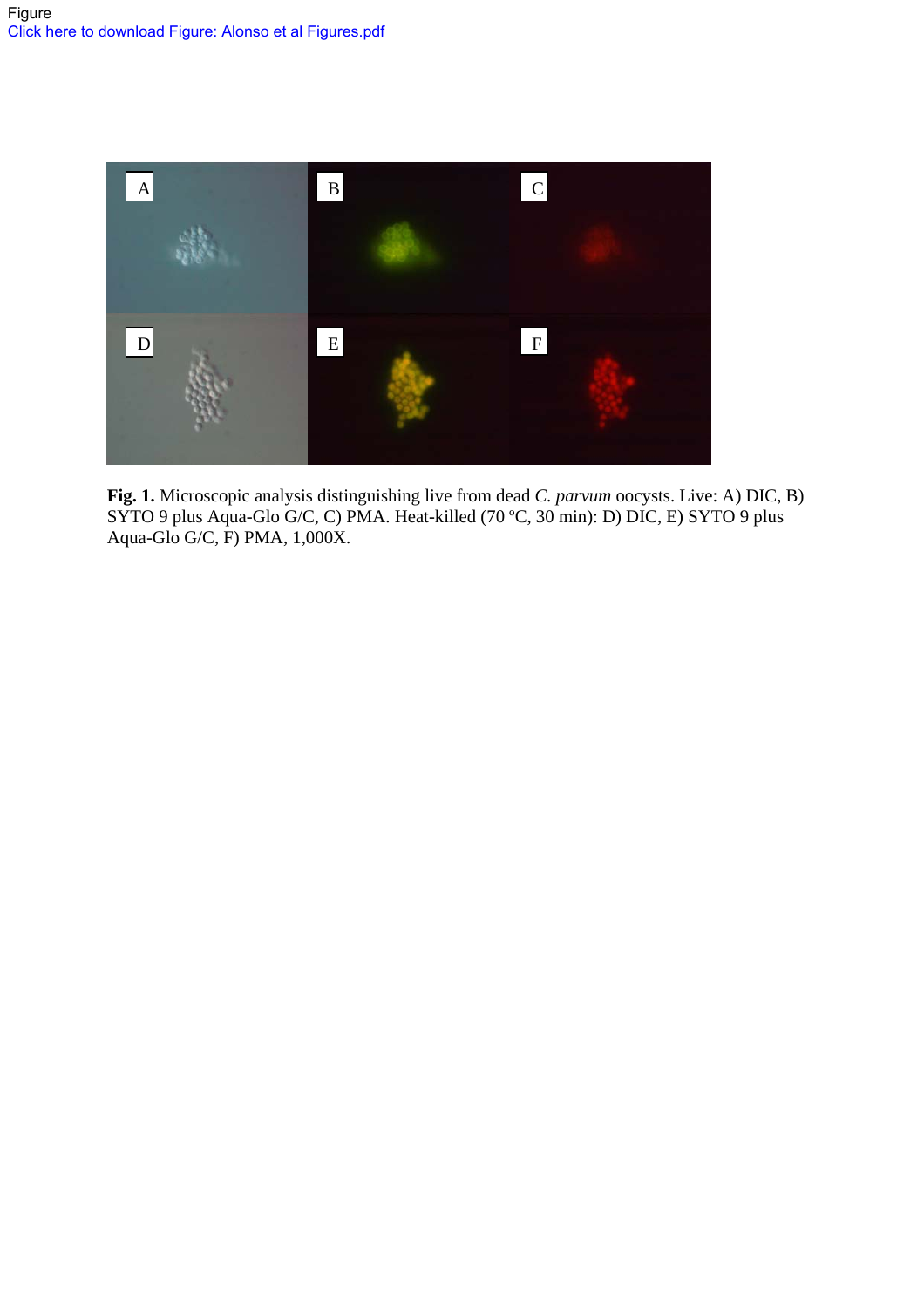

**Fig. 2.** Microscopic analysis distinguishing live from dead *G. duodenalis* cysts. Live: A) DIC, B) Aqua-Glo G/C, C) PMA. Heat-killed (70 ºC, 30 min): D) DIC, E) Aqua-Glo G/C, F) PMA, 1,000X.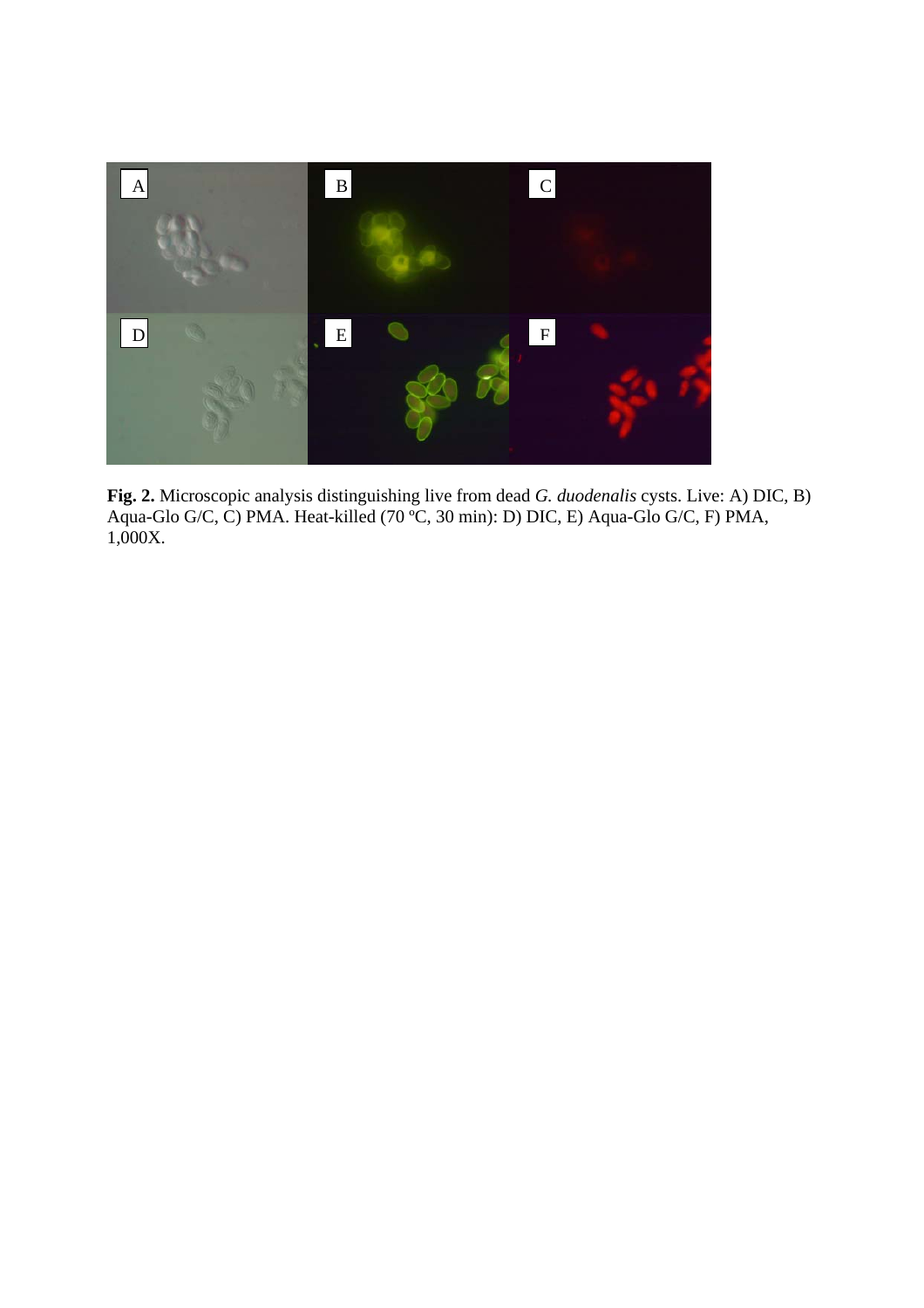

**Fig. 3.** Effect of amplicon size on PMA-qPCR signal reduction of live and dead *Giardia* cysts in four qPCR assays. Signal reduction values were derived by subtracting the Ct's of PMA-treated cysts from non PMA-treated cysts. Grey bars represent live cysts and black bars represent dead cysts.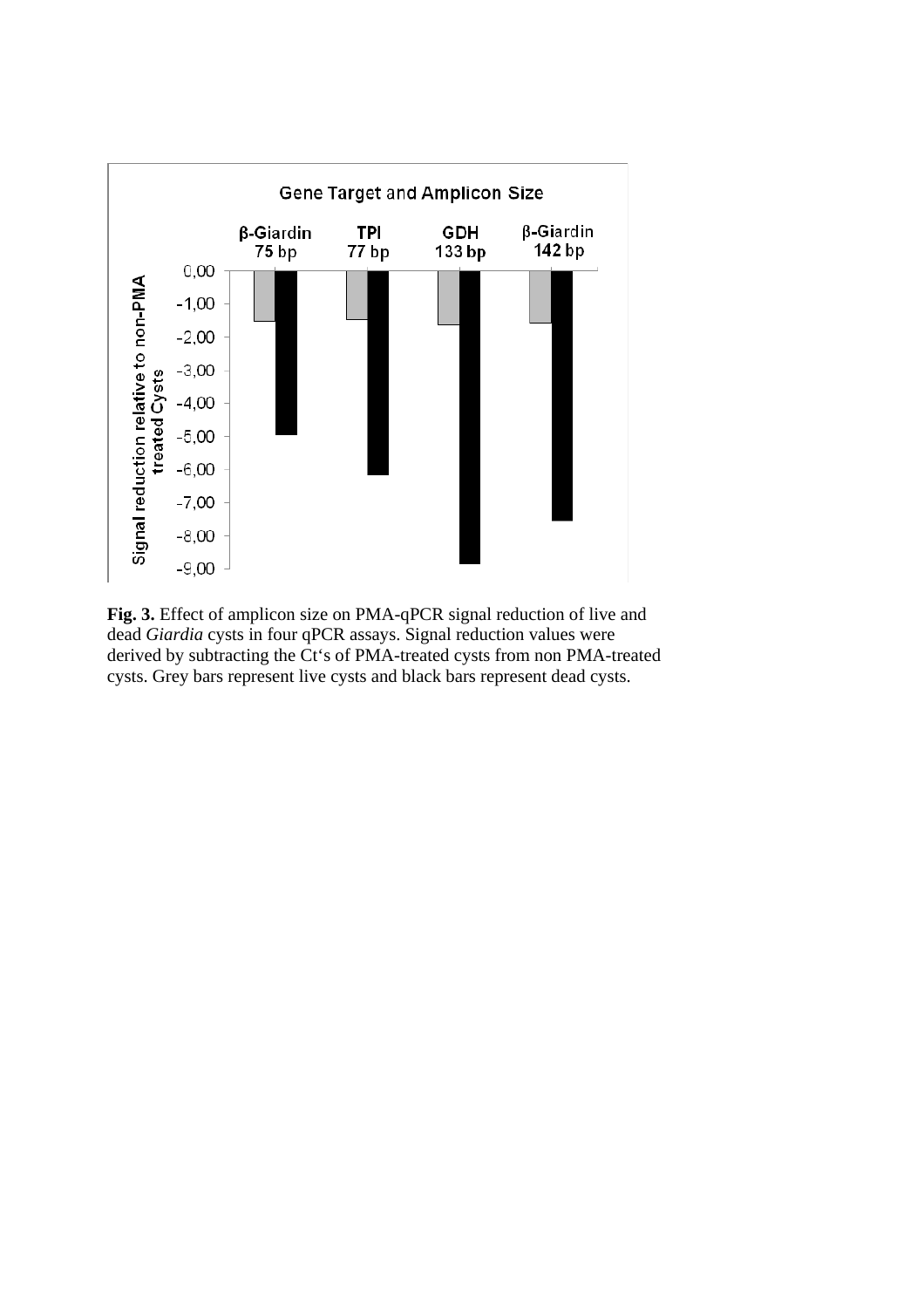

**Fig. 4.** Effects of different amplicon sizes on qPCR quantification of live and heat-killed (70ºC, 30 min) *Giardia* cysts in the presence or absence of PMA treatment. The bars represent the log number of cysts derived from qPCR in the absence (grey bars) or presence (black bars) of PMA. Cysts were spiked into either PBS (figures A, B, C) or raw wastewater (D, E, F), at three difference concentrations of cysts:  $10^4$  (A, D),  $10^3$  (B, E) and  $10^2$  (C, F).